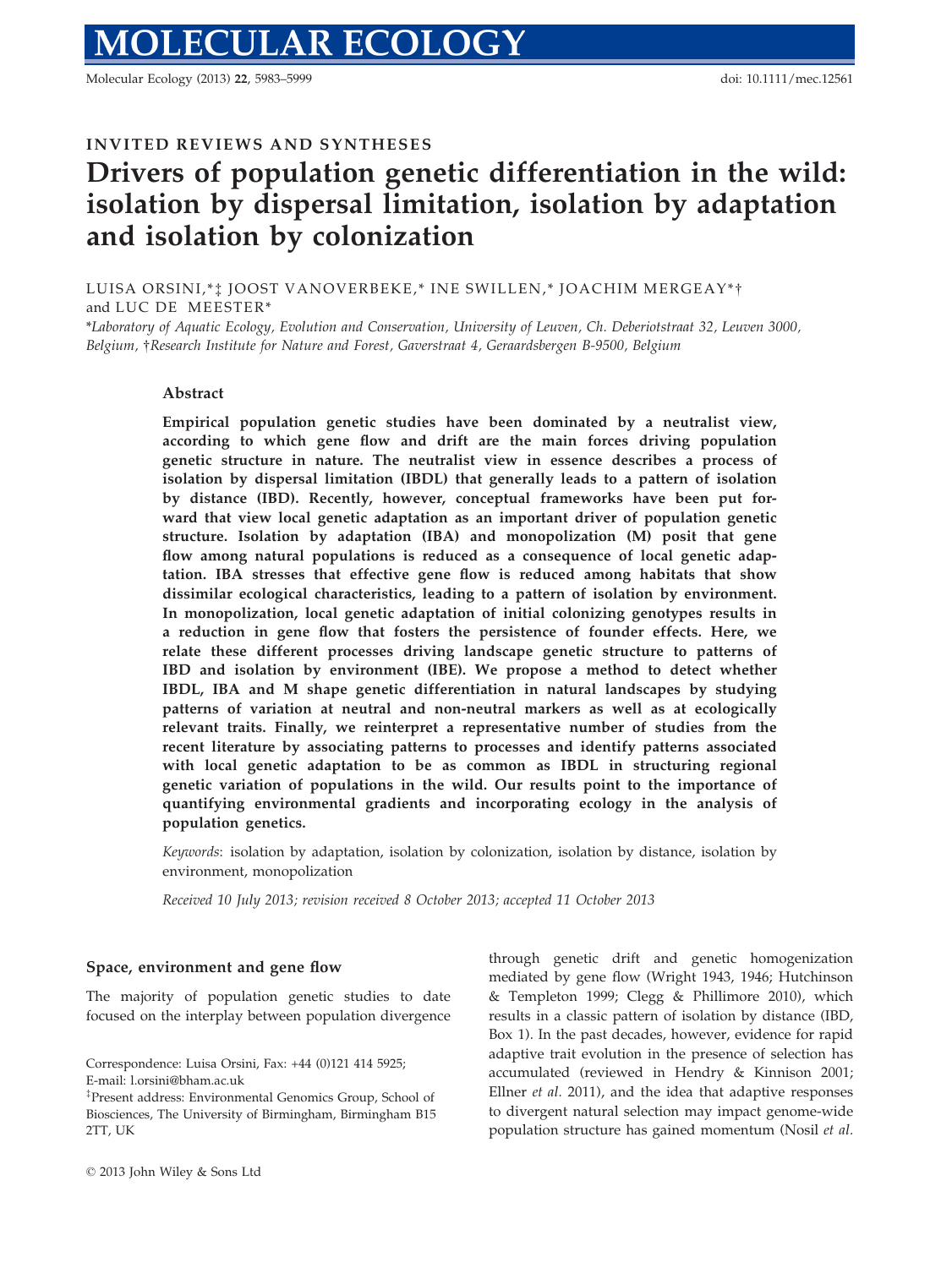#### Box 1

## Inferring processes from patterns

IBDL According to Wright (1943, 1946), patterns of isolation by distance (IBD) are determined by an increase in genetic differentiation among populations with increasing geographic distance as a result of reduced gene flow. IBD occurs under a number of assumptions, including populations in gene-flow-drift equilibrium (in which founder effects have been eroded), absence of selection and a reduction in dispersal rates (and gene flow) with increasing geographic distance (Wright 1943, 1946). IBD can occur in subdivided metapopulations, in which populations exchange genes at a rate dependent upon the geographic distance between them, or within a continuously distributed population, in which dispersal of gametes and/or zygotes is spatially restricted (Wright 1946). In order for a pattern of IBD to persist in the landscape, reduced dispersal of individuals has to be maintained in the landscape as compared to free circulation of gametes in a panmictic population. The underlying process of IBD is therefore the process we here name isolation by dispersal limitation (IBDL).

IBA The presence of selection in natural landscapes drives local adaptation in natural populations. As a result of such adaptation, gene flow among ecologically divergent habitats is reduced because of reduced establishment success of immigrants from different environments. The resulting pattern of genetic differentiation is one of isolation by environment (IBE) and generally affects non-neutral variation (both loci under selection and genotypic trait values). When adaptive divergence promotes barriers to gene flow between populations from ecologically divergent habitats, and genetic differentiation at neutral loci increases along with divergence at loci under selection through genome-wide divergence via genetic drift, the underlying process is called IBA (Isolation by Adaptation). For an exhaustive review on the topic, we direct the reader to Nosil et al. (2008, 2009).

IBC Patterns generated by colonization history (founder events) are more complex to interpret than the ones generated by IBDL and IBA because they can be determined by several processes, including monopolization and serial colonization. Isolation by colonization (IBC) can be caused by ecological (priority effects) and evolutionary (local adaptation) processes or their interaction. When local adaptation reinforces founder effects that become persistent in the landscape due to a reduction in gene flow among all habitats, IBC leads to a typical monopolization scenario (De Meester et al. 2002). In this scenario, founder effects resulting from the numerical advantage (priority effects) of first colonists are reinforced by the reduced establishment success of immigrants that results from rapid genetic adaptation to local conditions by the resident populations. Under monopolization, local genetic adaptation is largely based on standing genetic variation present in the first few colonizers rather than being predominantly fuelled by gene flow, as in IBA. As monopolization tends to freeze founder effects, it results in overall high genetic differentiation among populations and an absence of a relationship between the pattern of neutral genetic differentiation and geographic and ecological gradients (Orsini et al. 2013). In case of serial colonization, positive correlations between geographic distance and both neutral and non-neutral genetic variations at loci under divergent selection can be observed, whereas no correlation is expected with traits. Thus, patterns generated by IBC can be confounded with the ones generated by IBDL (Fig. 1).

2009). In particular, two processes have been put forward that emphasize the indirect role of selection in structuring neutral genetic variation within and among natural populations: isolation by adaptation (IBA; Nosil et al. 2009) and monopolization (De Meester et al. 2002; Urban & De Meester 2009; Orsini et al. 2013; Box 1). Under IBA, divergent selection among populations inhabiting ecologically different habitats creates a barrier to gene flow, thereby promoting divergence via genetic drift (Nosil et al. 2009). Under monopolization, local genetic adaptation increasingly reduces effective gene flow among all populations in a given landscape because of a reduced establishment success of immigrants, reinforcing founder events (De Meester et al. 2002). Here, we suggest an interpretation of patterns of genetic differentiation along spatial and environmental

gradients to assess which processes structure population genetic variation in natural landscapes.

## Concepts, terminology and assumptions: IBDL, IBA and IBC

The isolation-by-distance paradigm assumes that genetic differentiation among populations increases with increasing geographic distance as a consequence of dispersal limitation (Wright 1943, 1946; Bohonak 1999). A reduction in dispersal of individuals as compared to a panmictic population leads to a typical pattern of 'isolation by distance' (IBD, Box 1), for which the underlying process is 'Isolation by dispersal limitation' (IBDL). Distinguishing between the process and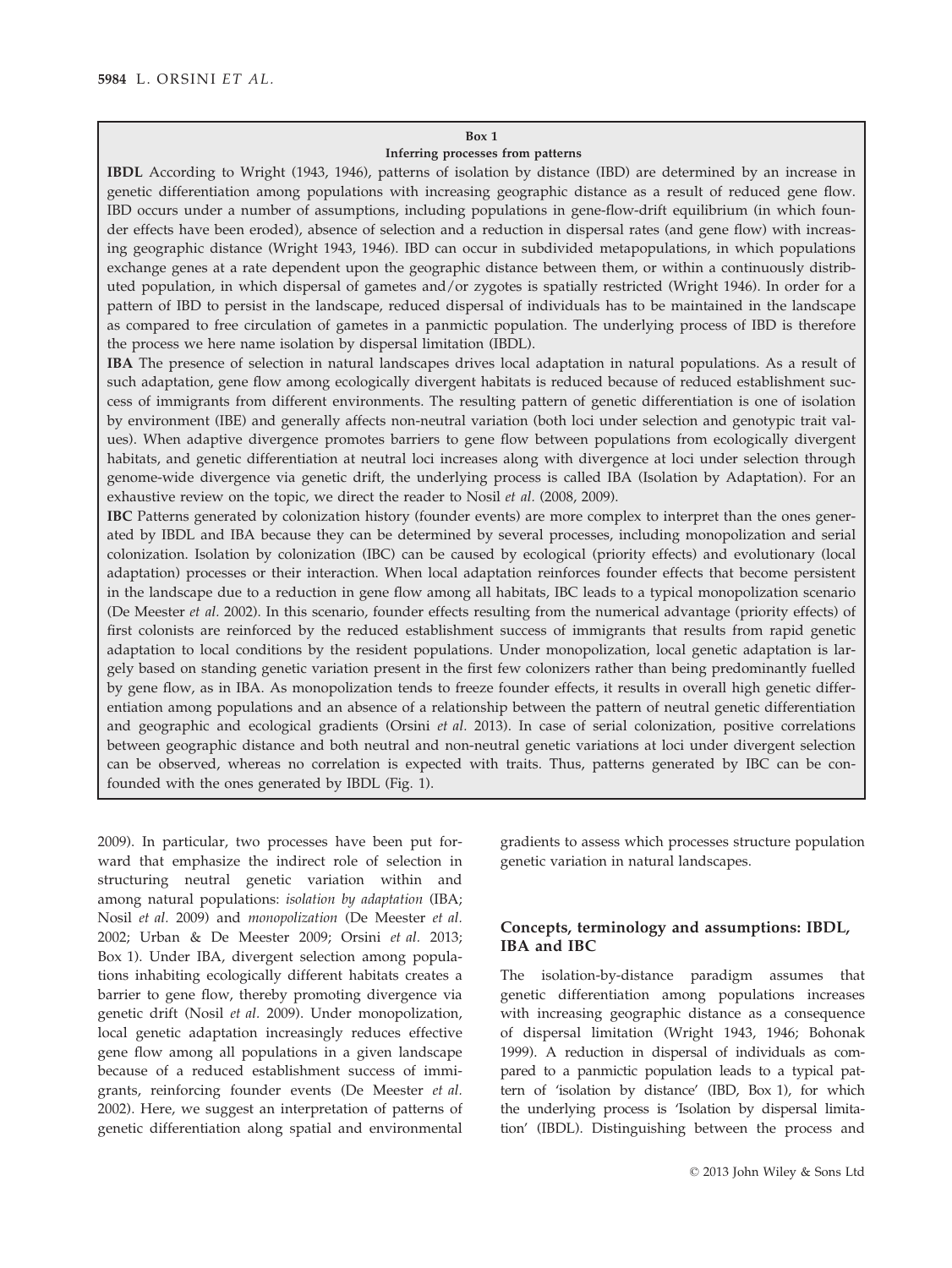the resulting pattern is important because other processes than IBDL can lead to a pattern of IBD, a typical case being, for example, serial colonization (e.g. Ramachandran et al. 2005; DeGiorgio et al. 2009; Henn et al. 2012). IBDL is essentially neutral and does not take into account any change in environmental conditions that may result in differential establishment success of individuals. If effective gene flow does not reflect dispersal of individuals because of reduced establishment success of immigrant genotypes, patterns of IBD should be interpreted with caution as the basic assumptions of the paradigm as put forward by Wright are violated (Bohonak & Jenkins 2003).

When environmental conditions between a source and a receiving habitat differ, a reduced establishment success of immigrants may occur. In this situation, a reduced effective gene flow among habitats may take place as a result of local genetic adaptation, leading either to isolation by adaptation (Nosil & Crespi 2004; Nosil et al. 2005, 2008, 2009) or to monopolization (De Meester et al. 2002; Urban & De Meester 2009; Orsini et al. 2013). At the heart of both processes is the role of selection in driving population genetic structure in natural landscapes as observed at both neutral and non-neutral loci. However, the distribution of genetic variation in the landscape following local adaptation differs between these two processes.

With IBA, a mismatch between genotype and environment results in reduced establishment success of immigrants and thus in reduced gene flow among populations inhabiting ecologically dissimilar habitats (Nosil et al. 2008). IBA thus results in a pattern of isolation by environment (IBE, Box 1).

Under monopolization (De Meester et al. 2002), local genetic adaptation following colonization results in an enhancement of priority effects through a reduced gene flow among all populations in the landscape (Orsini et al. 2013). In its purest form, monopolization assumes that genetic adaptation to local conditions combined with a numerical advantage of the first migrants contributes to a strong priority effect of residents over immigrants. To the extent that the first few founders carry sufficient genetic variation to foster rapid genetic adaptation to the local environment, this may result in a landscape genetic structure that is, to a large extent, dictated by colonization events. Long-lasting founder effects can also be caused by purely ecological priority effects driven by the numerical advantage of the first migrants (Boileau et al. 1992). In this case, when populations grow rapidly in size after founding from few individuals, the gene frequency divergence established during colonization is resistant to decay by gene exchange. The advantage of the first migrants is established because they undergo a rapid growth before exchanging migrants, establishing a purely numerical advantage. Genetic differentiation arising during founding can last thousands of generations (as shown in Boileau et al. 1992). Persistent long-lasting founder effects are expected to be common in species with large effective population size and with rapid population growth rates, such as aquatic invertebrates and plants. Both ecological and evolution-mediated priority effects result in patterns of landscape genetic structure that are strongly determined by founder effects and thus by colonization history. We hereafter introduce the concept of 'isolation by colonization' (IBC) to describe this pattern (Box 1).

# Interpreting patterns in natural landscapes: IBDL, IBA or IBC?

To distinguish among IBDL, IBA and IBC, it is necessary to analyse patterns of correlation of both neutral and non-neutral genetic variations with geographic and ecological distances. Genetic variation is commonly estimated for molecular markers using  $F_{ST}$  distances that quantify among-population genetic differentiation relative to the regional genetic variation. Alternatively, genetic variation can be estimated using  $Q_{ST}$  values that quantify among-population genetic differentiation relative to the regional genetic variation at genotypic trait values. Geographic distances commonly used are linear Euclidean distances. They can be corrected by information derived from a GIS-based landscape connectivity analysis or transformed for PCNM analysis (Borcard & Legendre 2002; Box 2). Ecological distances reflect differences in environmental variables among habitats. Mantel tests are applied in the study of single environmental gradients, which result in a one-dimensional niche axis (reviewed in Nosil et al. 2009). These tests are appropriate when the hypothesis under study can be formulated in terms of distances (Legendre & Fortin 2010). When one tries to grasp the complex nature of natural systems by measuring variation in multiple biotic and abiotic variables interacting at the landscape level, the use of either partial Mantel tests or, preferably, of multivariate ordination analysis is more appropriate (e.g. Manel et al. 2010b; Orsini et al. 2013). Multivariate analysis is a technique commonly used in community ecology (Beisner et al. 2006; Declerck et al. 2005, 2011; Legendre & Legendre 2012; Peres-Neto et al. 2006) and is more appropriate when multidimensional niches are analysed to identify ecological drivers of population genetic variation (Legendre & Fortin 2010; Orsini et al. 2013).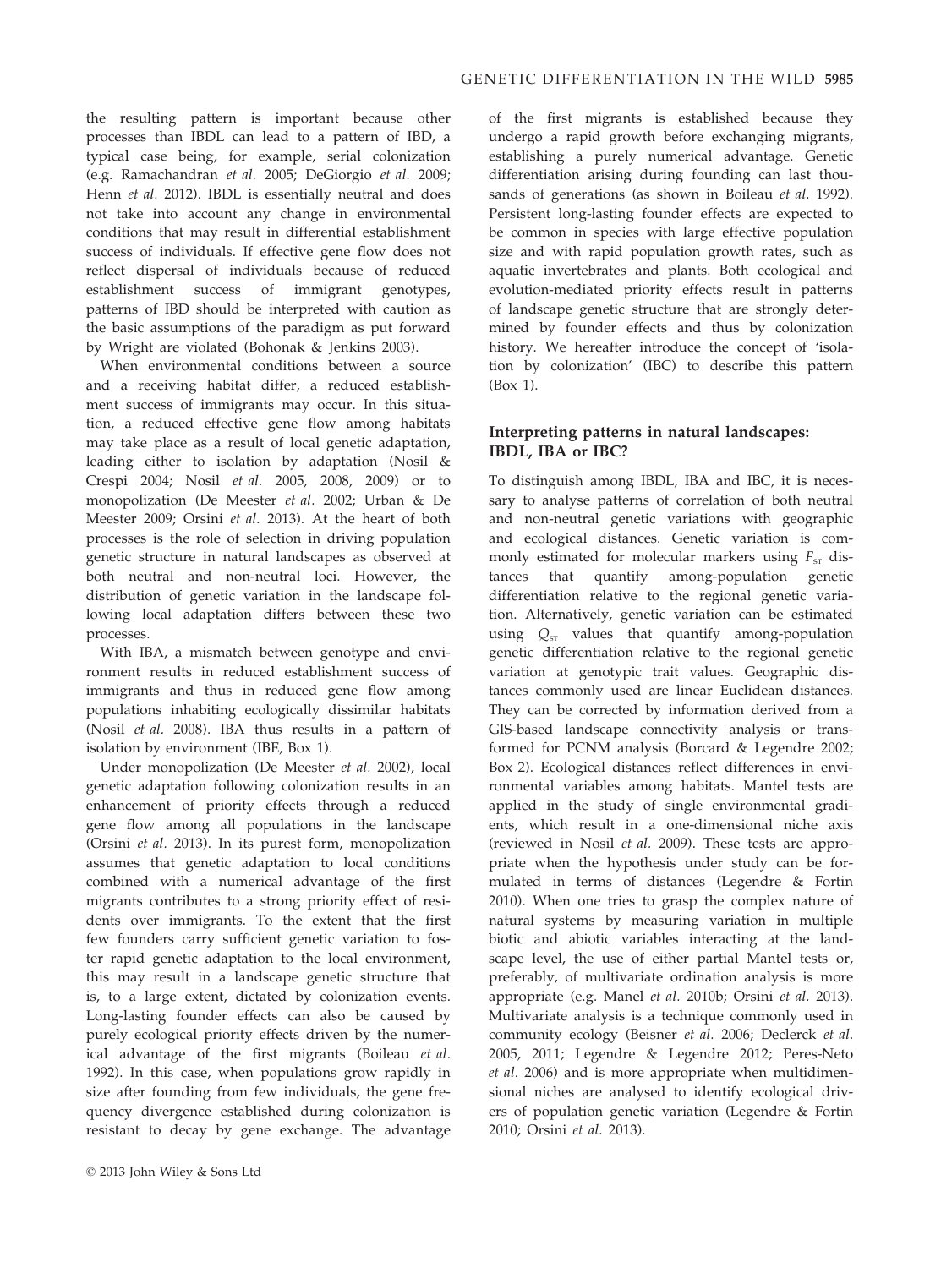## Box 2

#### Univariate vs. multivariate analysis

Patterns of association between genetic and geographic or between genetic and ecological distances can be tested using univariate or multivariate approaches. Mantel (1967) or partial Mantel tests (Bohonak 2002) are most commonly used in the analysis of linear correlations between environmental gradients and genetic or geographic variation. Traditionally, Mantel tests have been used to test for relationships between genetic data and the spatial layout of the sampled habitats in the landscape (Bohonak 1999, 2002). Recently, with the increasing ecological knowledge of many natural systems, Mantel tests are also applied to study the correlation between ecological and genetic distances. However, these tests are appropriate only when the hypothesis under study can be formulated in terms of distances (Legendre & Fortin 2010). In real landscapes, where multidimensional niche axes are analysed, variation partitioning may be more appropriate to identify ecological drivers of population genetic structure. A multivariate characterization of environmental gradients associated with a variation partitioning analysis following redundancy analysis (RDA) is a more powerful approach (Borcard *et al.* 1992; Peres-Neto *et al.* 2006) if one wants to quantify the relative contribution of environmental and spatial components driving landscape genetic variation. RDA is a multiple linear regression method between a first matrix of dependent and a second matrix of independent (explanatory) variables (Legendre & Legendre 2012). The dependent matrix in landscape genetic analyses is represented by neutral or adaptive genetic variation, or a derived set of principal coordinate variables of pairwise genetic distances (PCoA). The explanatory variables are expressed either as a spatial matrix S (X and Y coordinates or derived distance-based Moran's eigenvector maps, dbMEM), an environmental matrix E (or derived sample loadings following principal component analyses, PCA) or both (Borcard et al. 2011; Legendre & Legendre 2012). Variation partitioning following RDA is commonly used to estimate the relative contribution of spatial and environmental variation structuring community composition in a metacommunity context (Borcard et al. 1992; Beisner et al. 2006; Peres-Neto et al. 2006; Declerck et al. 2011; De Bie et al. 2012), but has recently been applied in a population genetic context (Legendre & Fortin 2010; Vangestel et al. 2012; Orsini et al. 2013).

Multivariate analysis has major advantages over univariate analysis because (i) it provides a more realistic understanding of complex landscapes, (ii) allows to disentangle the relative contribution of spatial and environmental variation, (iii) allows to account for synergisms among different environmental variables and (iv) reduces type I errors that are commonly associated with multiple univariate testing (Legendre & Fortin 2010; Manel et al. 2010a; Orsini et al. 2013).

In Fig. 1, predictions for IBDL, IBA and IBC are shown, providing expected patterns of correlations of genetic with geographic and environmental distances for neutral loci, loci under divergent selection and genotypic trait values. In making the predictions outlined in Fig. 1, we assume that ecological and geographic distances are not correlated in the landscape. We are aware that a correlation between geographic and ecological distances may be common in nature. However, in case that these two distances are strongly correlated, the impact of space and environment cannot be easily disentangled and straightforward predictions cannot be made. The correlation between environmental and spatial variables showing more (positive autocorrelation) or less similarity (negative autocorrelation) than expected by random effect is known as spatial dependence (Legendre & Legendre 2012). Studies in landscape genetics adopt different measures to account for spatial dependence (summarized in Manel et al. 2010a). One of these approaches is the use of spatial regression methods (Dormann 2009; Manel et al. 2010b), including but not limited to Moran's eigenvector maps (Borcard & Legendre 2002; Dray et al. 2006; Diniz-Filho et al. 2008; Box 3).

The predicted patterns for IBDL are that genetic differentiation at neutral loci increases with increasing geographic distance, as a consequence of reduced gene flow as geographic distances increase (Fig. 1A). The spatial scale at which the correlation between genetic and geographic distance is observed depends on landscape connectivity and dispersal ability of the organism under study. As IBDL is a strictly neutral process, it leads only to predictions for neutral loci. However, when IBDL combines with local genetic adaptation to specific environmental gradients, a positive correlation between variations at loci under divergent selection and ecological distance can be expected (Fig. 1A). Additionally, for loci under selection, a pattern of IBD can be expected when local adaptation is mediated by different alleles across populations (Fig. 1A, dashed lines), whereas a pattern of IBD is probably overruled when the response to selection is mediated by the same allele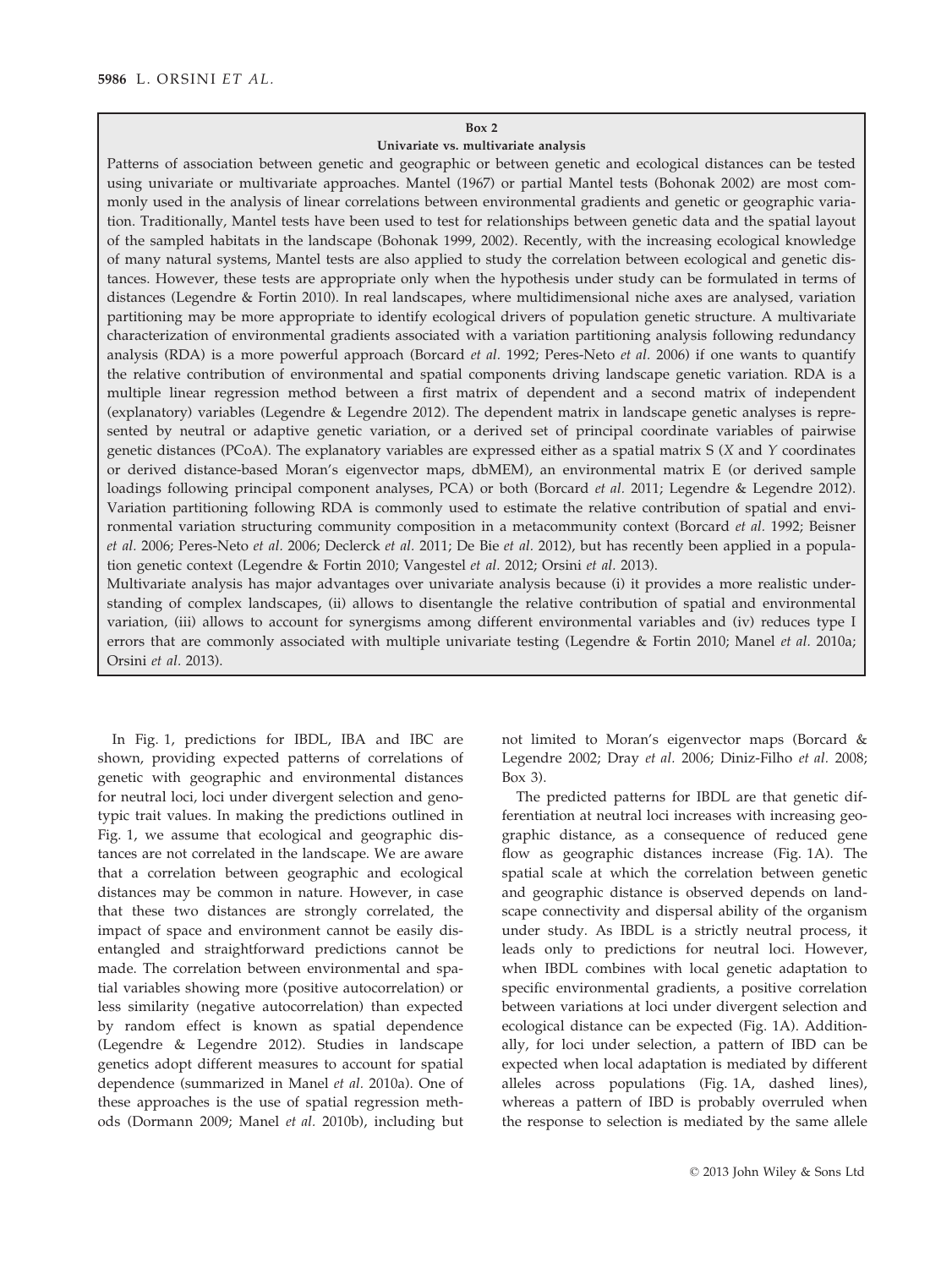

Fig. 1 Predictions for single and combined scenarios. Predicted correlations between genetic differentiation ( $F_{ST}$ ) and geographic and ecological distances under single and combined scenarios, for neutral loci, loci under divergent selection and genotypic trait values  $(Q<sub>ST</sub>)$  of traits under divergent selection). Pure scenarios are indicated with full lines. Dashed lines in panels A and C indicate the combined effect of the pure scenarios [isolation by dispersal limitation (IBDL) and isolation by colonization (IBC), respectively] with local genetic adaptation. In panel A, the pattern of genetic variation for loci under divergent selection in relation to geographic distance is shown as two alternative scenarios (dashed lines) that reflect the degree to which adaptation to local environmental conditions overrules patterns of isolation by distance (IBD). Dotted lines in panel C indicate IBC caused by serial colonization. In the presence of serial colonization, a correlation of genetic variation for loci under divergent selection and geographic distance can be present or absent depending on the strength of local adaptation (see main text). For completeness, we visualize by grey lines the expectations of loci and genotypic traits not under divergent selection. In panel A, we assume for genes and traits under selection to be a positive correlation with geographic distance caused by IBDL. In panel D, the patterns expected in a combined scenario of IBDL and isolation by adaptation (IBA) are shown.

across populations (Fig. 1A, dashed lines). A pure IBDL scenario makes no predictions concerning the relation between genotypic trait values and geographic nor ecological distance. However, a positive correlation between genotypic trait values for traits under divergent selection and ecological distance can be expected when IBDL combines with local genetic adaptation (Fig. 1A, dashed lines).

Under an IBA scenario, we expect a correlation between genetic distance at loci under selection and ecological distance, as populations are locally adapted and this adaptation is fuelled by gene flow among ecologically similar habitats (Fig. 1B). This gene flow reduces genetic differentiation among populations inhabiting ecologically similar habitats compared to populations inhabiting ecologically dissimilar ones. The association between genetic distance for loci under selection and geographic distance is expected to be weak or absent, as the amount of dispersal is largely determined by ecological distance rather than geographic distance. Under IBA, we expect an association between genetic distances for neutral markers and ecological distance among habitats, although the correlation may be less strong than for loci under divergent selection (see Nosil & Crespi 2004; Nosil et al. 2009). The association between neutral genetic variation and ecological distance among habitats is explained by the fact that differential gene flow among ecologically similar and dissimilar habitats also impacts neutral genetic variation (Nosil et al. 2008, 2009). As we observe for loci under selection, only a weak or no association is expected between neutral genetic variation among populations and geographic distance among habitats. The predictions for genotypic traits are similar to the ones for loci under divergent selection: a correlation with ecological but not geographic distance (Fig. 1B).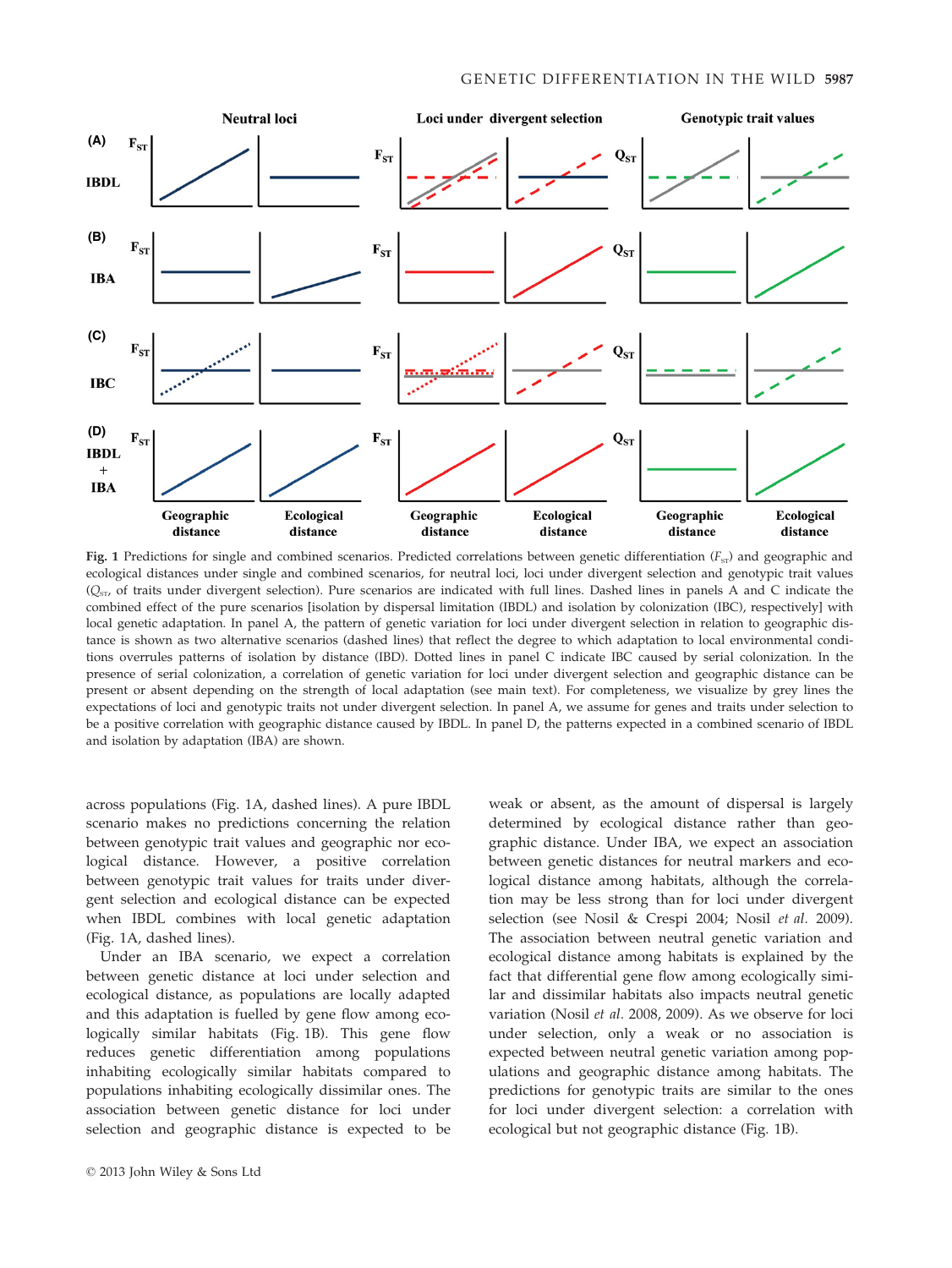#### Box 3

### Challenges of working with real landscapes

Spatial scale The relative importance of the three processes (IBDL, IBA and IBC) may differ at different spatial scales, with IBDL expected to be more important at larger spatial scales. The spatial scale at which the different processes become important also depends on the dispersal ability of the focal species and the landscape connectivity, two important factors to consider when interpreting the patterns in Fig. 1.

Characterization of environmental gradients Patterns of isolation by environment can be determined by complex interactions among different environmental gradients. It is essential to capture this level of complexity for a correct identification of the forces driving population genetic structure in the wild. This is often not straightforward, and many studies focus on single environmental gradients, which are easier to measure. To analyse the patterns generated by multiple biotic and abiotic factors, often combined with spatial structure, a multivariate analysis may be more appropriate than classic population genetic approaches (see Box 2).

Average levels of genetic variation Single and combined scenarios in Fig. 1 can, in some cases, lead to similar patterns of correlation between genetic variation and geographic and/or ecological distances. In these cases, the average level of genetic differentiation in the landscape may become important to distinguish between patterns generated by single or combined processes. In general, the level of genetic differentiation in the landscape  $(F_{ST})$  is expected to be higher in the presence of combined scenarios.

The relative importance of space and environment Analysing the contribution of space and environment in driving population genetic structure is critical to distinguish among the scenarios discussed in this study. From the literature review, we conducted to screen for the patterns described in Fig. 1, it was evident that studies focusing on neutral genetic variation often did not quantify its association with environmental variation. Conversely, studies focusing on adaptive genetic variation commonly did not asses the role of space on loci under divergent selection. This strongly limits the ability to identify the processes driving population genetic structure in real landscapes. An additional factor complicating the identification of processes driving population genetic variation is the covariation of ecological and spatial gradients, impeding a proper assessment of the independent contribution of either.

Ideally, statistical methods that consider both (i) spatial autocorrelation in allele frequencies generated by gene flow and (ii) spatially structured environmental variables resulting in a spatial structuring of allele frequency distributions should be adopted (Manel *et al.* 2010a,b). Spatial regression methods accounting for spatial dependence between individuals ⁄ loci and potentially structuring processes have been put forward. One of the most promising spatial regression approaches is the method of Moran's eigenvector maps (MEM) (Borcard & Legendre 2002; Dray et al. 2006; Diniz-Filho et al. 2008). MEM analysis produces uncorrelated spatial eigenfunctions used to dissect the spatial patterns of the studied variation (e.g. allele frequencies) into separate scales to be used as predictors in regression (Manel et al. 2010a). When spatial autocorrelation and effects of environmental correlates are not constant across the region, regression tree methods can be adopted as an alternative to spatial regression (Dormann et al. 2007). These methods are based on an iterative procedure that splits the observations (samples) into a series of two groups in a hierarchical 'tree' (dendrogram-like) structure where the values of the dependent variable are similar within each group based on a specific value of one of the quantitative or qualitative independent values.

A pure ecological IBC scenario is strictly neutral. Therefore, there are no predictions for non-neutral genetic variation (loci and traits under divergent selection) neither in relation to space nor to the environment. Under this scenario, populations are expected to be genetically differentiated at neutral loci, but this differentiation is not expected to correlate with geographic or ecological distance (Fig. 1C). When a purely ecological IBC combines with local genetic adaptation, a positive correlation with ecological distances is expected for loci under divergent selection and for traits (Fig. 1C, dashed lines), whereas predictions remain unchanged for neutral loci as compared to a purely ecological IBC scenario. If local adaption is responsible for a reduction

in gene flow among all habitats in the landscape, monopolization occurs (De Meester et al. 2002; Orsini et al. 2013). This leads to the same predictions as under an IBC scenario combined with local genetic adaptation. However, by explicitly reducing gene flow among all habitats, monopolization is expected to result in a longer-lasting effect of regional genetic differentiation reflecting founder effects. Under monopolization, local genetic adaptation slows the decay of genetic differentiation through time by reducing gene flow. Therefore, monopolization can make the initial founder effects and the resulting pattern of isolation by colonization permanent. If serial colonization occurs (Fig. 1C, dotted lines), neutral loci are expected to have a positive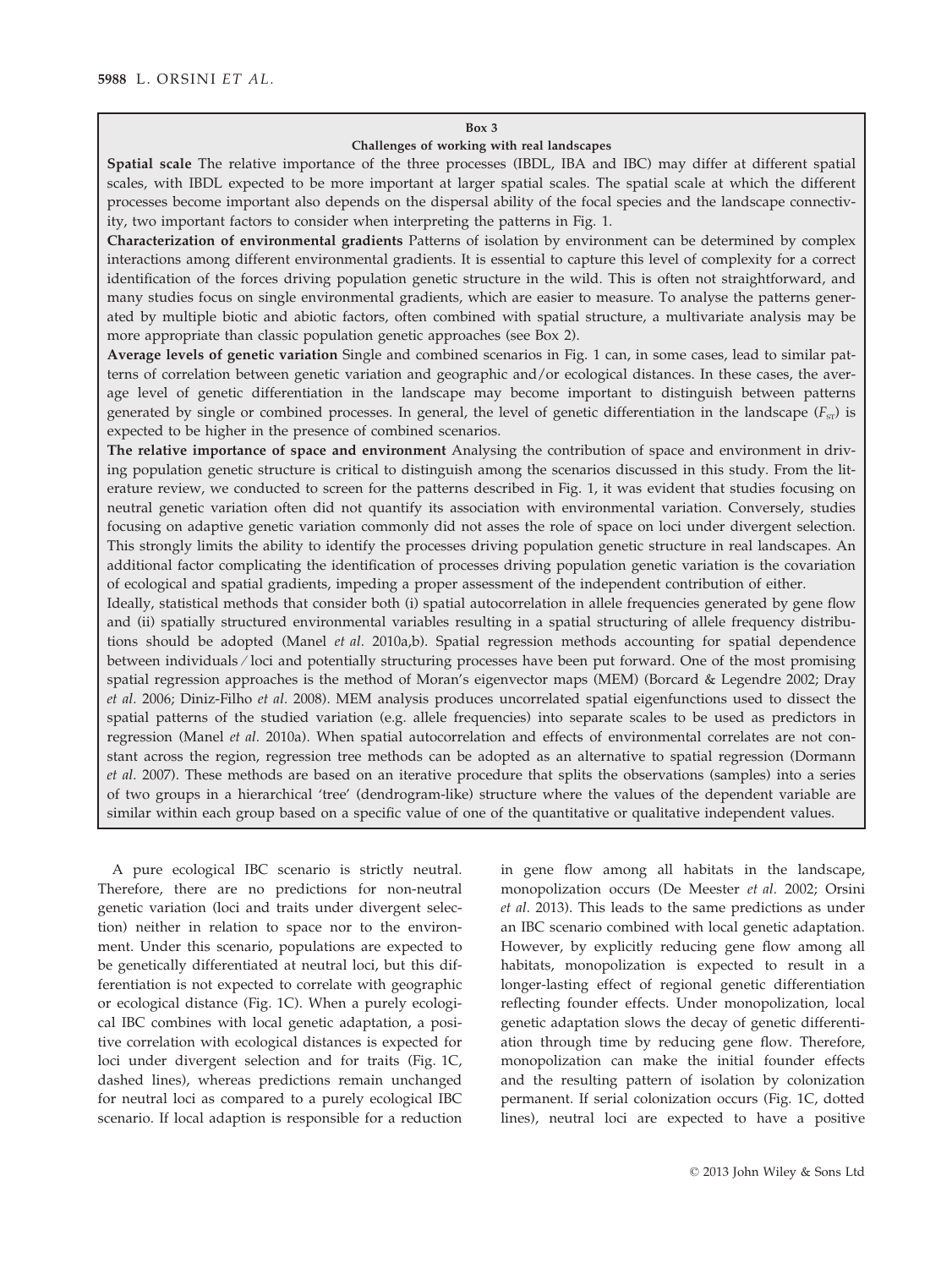correlation with geographic distance as a consequence of colonization history. In this scenario, loci under divergent selection can be either correlated or not with geographic distance, depending on the degree to which adaptation to local environmental conditions overrules serial colonization (Fig. 1C, dotted lines). The patterns for genotypic trait values are the same as for IBC combined with local adaptation (Fig. 1C). Overall, under IBC, regional genetic differentiation among populations is expected to be higher on average than under the scenarios of IBD and IBA.

To summarize, processes and patterns illustrated in Fig. 1 can be seen in the light of the interplay between neutral and selective processes and of the role that local adaptation plays, ranging from strictly neutral to non-neutral. For strictly neutral processes, local genetic adaptation only affects genotypic trait values, whereas non-neutral processes drive landscape genetic structure at selected as well as neutral markers through reduced gene flow among populations. IBDL and a purely

ecological IBC can be seen as two alternative starting statuses (Fig. 2). When a reduction in gene flow between environments occurs as a result of local adaptation, a process of IBA can be observed (Fig. 2A). Conversely, if local genetic adaptation is fuelled by standing genetic variation present in the founding population that subsequently reduces gene flow among all habitats (even among similar ones, see the case of monopolization), this leads to a strengthening of IBC patterns (Fig. 2A). Whereas IBA results in a detectable change in landscape genetic structure (from Fig. 1A,B), monopolization results in a strengthening of patterns caused by IBC in time and space (Fig. 1C). The link between patterns and processes and how the processes of IBD, IBA and IBC can be linked through local adaptation is depicted in Fig. 2B. The impact of IBDL (reduced gene flow among geographically distant habitats), IBA (reduced gene flow among ecologically dissimilar habitats) and monopolization (reduced gene flow among all habitats in a given region) is shown starting from existing patterns





**(B)** Illustration of impact of processes on patterns



Fig. 2 Linking processes to patterns. Scheme depicting how isolation by distance (IBD), isolation by colonization (IBC) and isolation by adaptation (IBA) can be linked through local adaptation (A) and illustration of the impact of processes on patterns (B). (A) A pattern of IBD [caused by Isolation-by-dispersal-limitation/isolation by dispersal limitation (IBDL)] can be combined with local adaptation (1). If local adaptation leads to a reduced gene flow between environmentally dissimilar patches, this leads to isolation by adaptation (2, IBA; left scheme). Similarly, a pattern caused by isolation by colonization (IBC) can be combined with local adaptation (1). If local adaptation reduces gene flow between environmentally dissimilar patches, this leads to IBA (2). However, if local adaptation is fuelled by standing genetic variation in the founding population and results in a reduction in gene flow among all populations (cf. monopolization), this leads to a reinforcement of the pattern caused by IBC (3). (B) Patterns (upper row of panels) of isolation by distance (IBD) either caused by IBDL or by serial colonization as well as random patterns caused by IBC can evolve into a pattern of IBD, IBE or reinforce IBC (lower row of panels) depending on the processes impacting gene flow: IBDL, IBA or monopolization (middle row of panels). Shapes indicate the environmental characteristics of the habitat (three different environments are shown), and shades of grey indicate neutral genetic similarity between populations in different habitats. Arrows indicate gene flow.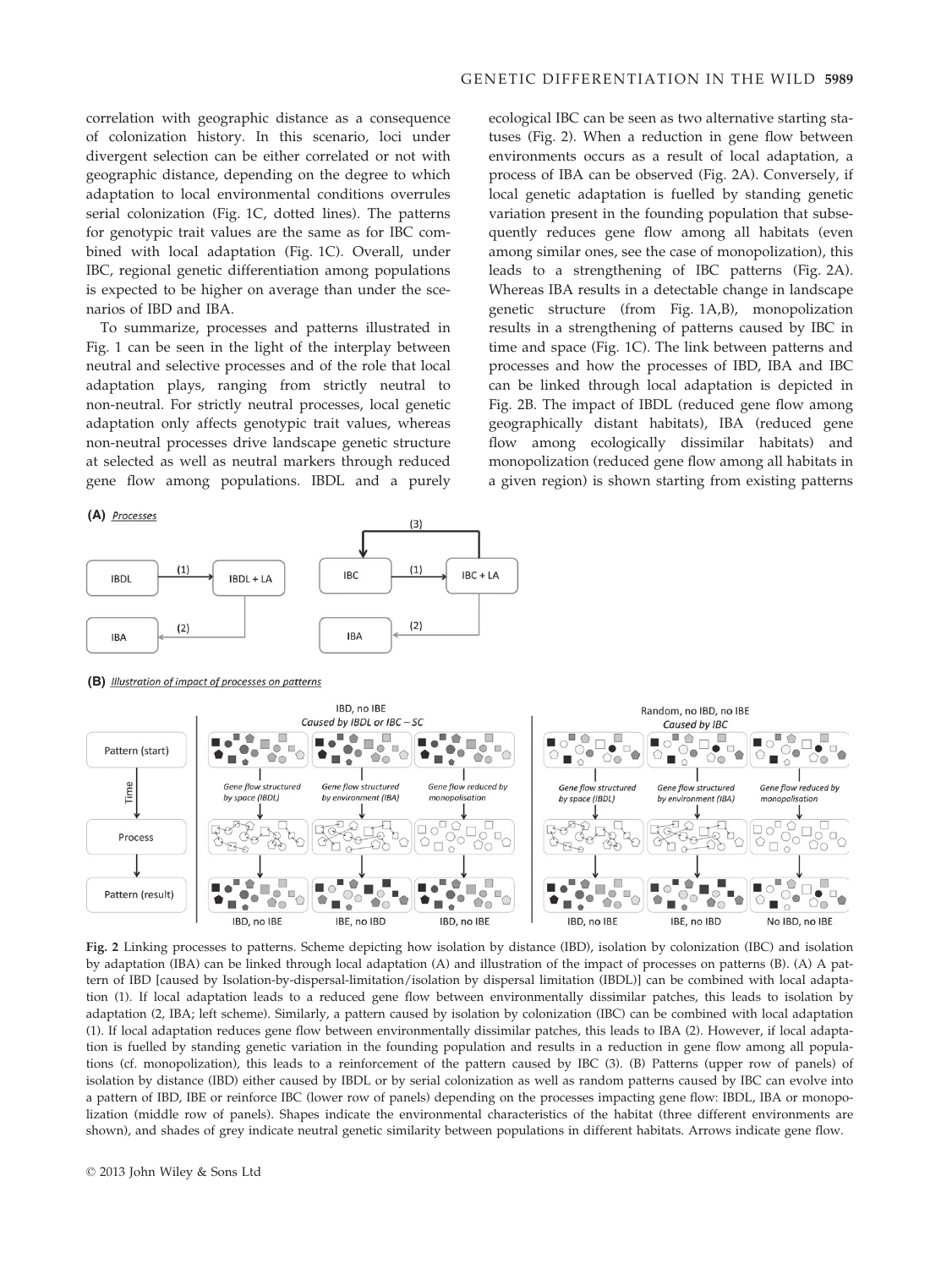| Table 1 Summary of the literature studies                              |                                                             |                                                     |                                        |                                   |                                   |                                    |                                    |                                                                                                                                |                                                               |
|------------------------------------------------------------------------|-------------------------------------------------------------|-----------------------------------------------------|----------------------------------------|-----------------------------------|-----------------------------------|------------------------------------|------------------------------------|--------------------------------------------------------------------------------------------------------------------------------|---------------------------------------------------------------|
| Reference                                                              | Study system                                                | $\widehat{z}$<br>marker<br>Neutral<br>$F_{\rm{ST}}$ | Selected<br>marker<br>(N) $F_{\rm sr}$ | Geographic<br>distance<br>neutral | Ecological<br>distance<br>neutral | Geographic<br>distance<br>selected | Ecological<br>distance<br>selected | Authors' interpretation                                                                                                        | Our interpretation<br>based on Fig. 1                         |
| Molecular studies<br>Plants                                            |                                                             |                                                     |                                        |                                   |                                   |                                    |                                    |                                                                                                                                |                                                               |
| Freeland et al.<br>(2010)                                              | (sweet vernal<br>Anthoxanthum<br>odoratum s<br>grass)       | 204AFLP<br>$0.10*$                                  | 21AFLP                                 | $\mathsf{Z}$                      | $\succ$                           | $\mathsf{Z}$                       | $\succ$                            | regimes drive population<br>genetic differentiation-<br>Different nutrient<br>IВA                                              | IBA                                                           |
| Herrera & Bazaga<br>(2008)                                             | Viola cazorlensis<br>(hawk moth-<br>pollinated<br>Violet)   | 332AFLP<br>0.05                                     | 9AFLP<br>0.40                          | Z                                 | Z                                 |                                    | $\succ$                            | Differential selection at<br>genome level drives<br>adaptive floral traits<br>divergence                                       | IBC + LA or $M$                                               |
| Oetjen & Reusch<br>(2007)                                              | Zostera marina<br>(Eelgrass)                                | $20\,$ µsat<br>$0.02*$                              | <b>5</b> µsat                          | $\stackrel{*}{\succ}$             | $\stackrel{*}{\succ}$             | $\succ$                            | $\succ$                            | population structure<br>Divergent habitat<br>selection drives                                                                  | $IBDL + IBA$                                                  |
| Poncet et al.<br>(2010)                                                | Arabis alpina                                               | 1653AFLP                                            | 78AFLP                                 | $\stackrel{*}{\succ}$             | Z                                 |                                    | $\succ$                            | variation at candidate loci<br>Environmental variation<br>explains genetic                                                     | $colonization$ ) + LA<br>IBDL + LA or IBC<br>(serial          |
| Shi et al. (2011)                                                      | Castanopsis eyrei<br>(subtropical<br>forest tree)           | $7\ \mu\mathrm{sat}$<br>0.03                        | $1$ µsat<br>0.30                       | $\succ$                           | $\succ$                           | $\succ$                            | $\succ$                            | neutral and adaptive<br>population genetic<br>differentiation at<br>Elevation drives<br>loci                                   | $IBDL + IBA$                                                  |
| Adnadevic et al.<br>Vertebrates<br>(2012)                              | (yellow-necked<br>Apodemus<br>flavicollis<br>mouse)         | 329 AFLP<br>0.28                                    | 142AFLP                                | Z                                 | Z                                 | $\mathsf{Z}$                       | $\succ$                            | influence population<br>Outlier loci associate<br>with environmental<br>variables which                                        | IBC + LA or $M$                                               |
| Bourret et al.<br>Bonin et al.<br>(2006)<br>(2013)                     | (common frog)<br>Rana temporaria<br>Salmo salar<br>(salmon) | 384AFLP<br>2939SNP<br>0.11                          | 179SNP<br><b>SAFLP</b><br>0.31         | $\bar{z}$<br>$\succ$              | $\bar{z}$                         | $\mathbf{\dot{z}}$<br>$\succ$      | $\overline{Y}$<br>$\succ$          | Outlier loci associate with<br>Environmental selection<br>altitudinal differences<br>drives adaptive<br>divergence<br>dynamics | IBDL + IBA or IBC<br>IBC + LA or $M$<br>IBDL+LA or<br>(serial |
| Bernatchez (2004)see<br>also Bernatchez et al.<br>Campbell &<br>(2010) | clupeaformis (lake<br>whitefish)<br>Coregonus               | 392AFLP                                             | 48AFLP                                 | Ž                                 | $\tilde{z}$                       | $\sum_{i=1}^{n}$                   | $\tilde{Y}$                        | Directional selection drives<br>population structure                                                                           | colonization) + $LA^{\ddagger}$<br>IBC + LA or $M$            |
| Deagle et al.<br>(2012)                                                | Gasterosteus<br>aculeatus                                   | 1509SNP<br>0.19                                     | 27SNP<br>0.11                          | Z                                 |                                   | $\overline{z}$                     | $\succ$                            |                                                                                                                                | IBA or IBC + LA or<br>Σ                                       |

© 2013 John Wiley & Sons Ltd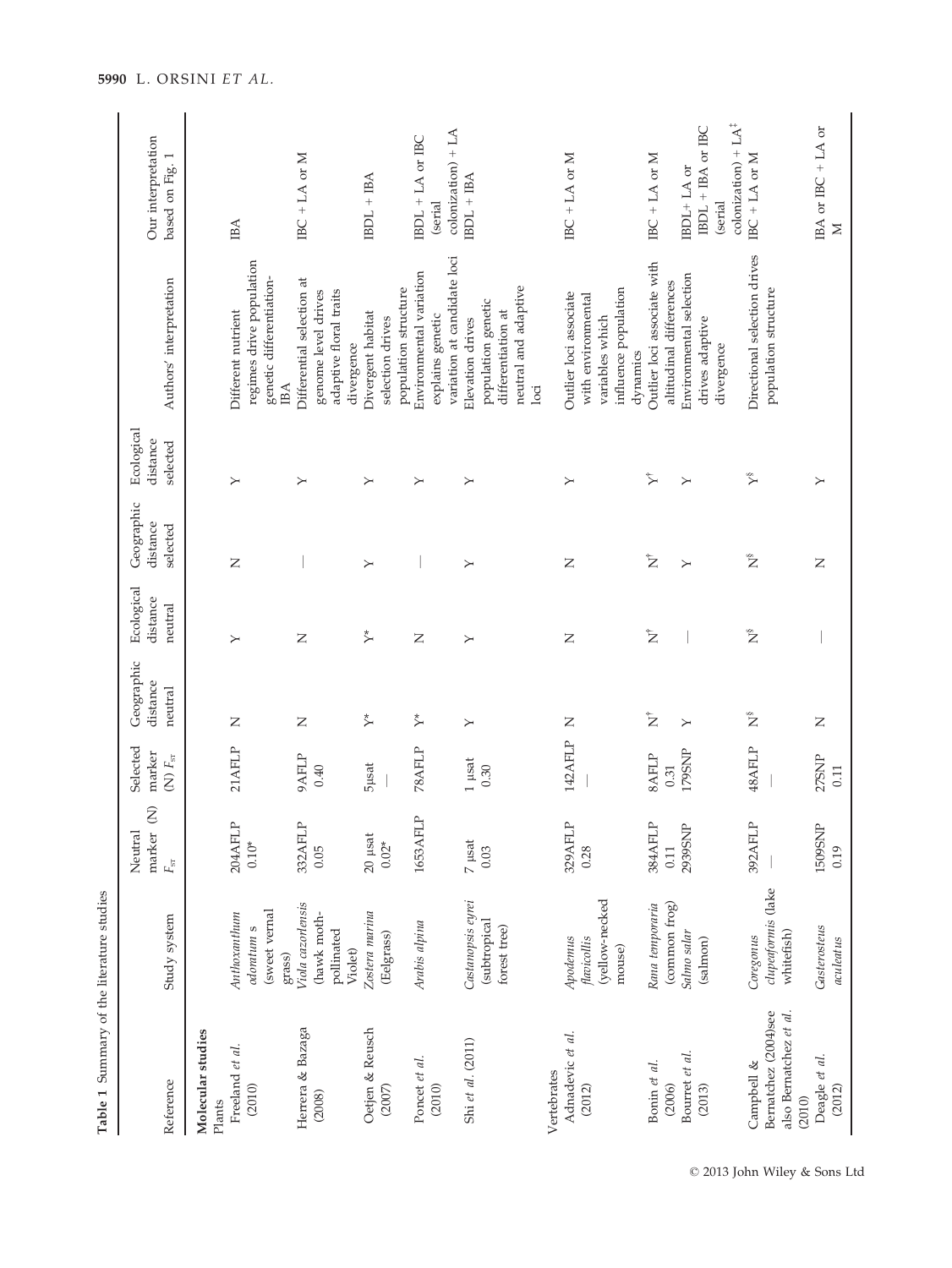| Table 1 Continued             |                                                       |                                                             |                                        |                                   |                                   |                                    |                                    |                                                                                                    |                                                  |
|-------------------------------|-------------------------------------------------------|-------------------------------------------------------------|----------------------------------------|-----------------------------------|-----------------------------------|------------------------------------|------------------------------------|----------------------------------------------------------------------------------------------------|--------------------------------------------------|
| Reference                     | Study system                                          | $\widehat{\mathbf{z}}$<br>Neutral<br>marker<br>$F_{\rm sr}$ | Selected<br>marker<br>(N) $F_{\rm sr}$ | Geographic<br>distance<br>neutral | Ecological<br>distance<br>neutral | Geographic<br>distance<br>selected | Ecological<br>distance<br>selected | Authors' interpretation                                                                            | Our interpretation<br>based on Fig. 1            |
|                               | stickleback)<br>(threespine                           |                                                             |                                        |                                   |                                   |                                    |                                    | stream-lake adaptation<br>Outlier loci linked to<br>identified                                     |                                                  |
| Freedman et al.<br>(2010)     | rainforest lizard)<br>Trachylepis affinis<br>(African | 176AFLP                                                     | 16AFLP                                 | $\geq$                            | $\succ$                           | $\succ$                            | $\succ$                            | Patterns consistent with<br>ecological speciation<br>involving divergent<br>selection identified   | $IBDL + IBA$                                     |
| Gagnaire et al.<br>(2009)     | Anguilla rostrata<br>(Atlantic eel)                   | 303AFLP<br>0.001                                            | 22AFLP<br>0.21                         | $\succ$                           | $\succ$                           |                                    | $\succ$                            | and selective loci-IBA<br>divergence at neutral<br>drives population<br>Natural selection          | $IBDL + IBA$                                     |
| Gagnaire et al.<br>(2009)     | Anguilla anguilla<br>(Atlantic eel)                   | 325AFLP<br>0.0008                                           | 9AFLP<br>0.24                          | ≻                                 | $\succ$                           |                                    | ≻                                  | at neutral and selective<br>Natural selection drives<br>population divergence<br>loci-IBA          | $IBDL + IBA$                                     |
| Gomez-Uchida<br>et al. (2011) | sockeye salmon)<br>nerka (Alaskan<br>Oncorhynchus     | 41SNP<br>0.06                                               | 4SNP<br>0.08                           | $\succ$                           | ≻                                 | ≻                                  | ≻                                  | genetic divergence<br>Geography and/or<br>depending on the<br>ecology influence<br>spatial scale   | $IBDL + BA$                                      |
| Limborg et al.<br>(2012)      | Clupea harengus<br>(Atlantic<br>herring)              | 265SNP<br>0.004                                             | 16SNP                                  | $\succ$                           | Z                                 | Y (some<br>$_{\rm loci}$           | $\succ$                            | heterogeneous selection<br>explains populations<br>genetic structure<br>Differential               | $coloration + LA$<br>IBDL + LA or IBC<br>(serial |
| Nielsen et al.<br>(2009)      | Gadus morhua L.<br>(Atlantic cod)                     | <b>SSSNP</b><br>0.04                                        | 10SNP                                  | $\bar{z}$                         | $\succ$                           | Σ                                  | $\succ$                            | Adaptive population<br>population genetic<br>divergence drives<br>differentiation<br>structure and | IВА                                              |
| Nunes et al.<br>(2011)        |                                                       | 318AFLP<br>0.05                                             | 23AFLP<br>0.24                         | $\geq$                            |                                   | $\succ$                            | $\succ$                            |                                                                                                    | IBDL + IBA or IBC<br>IBDL + LA or                |

© 2013 John Wiley & Sons Ltd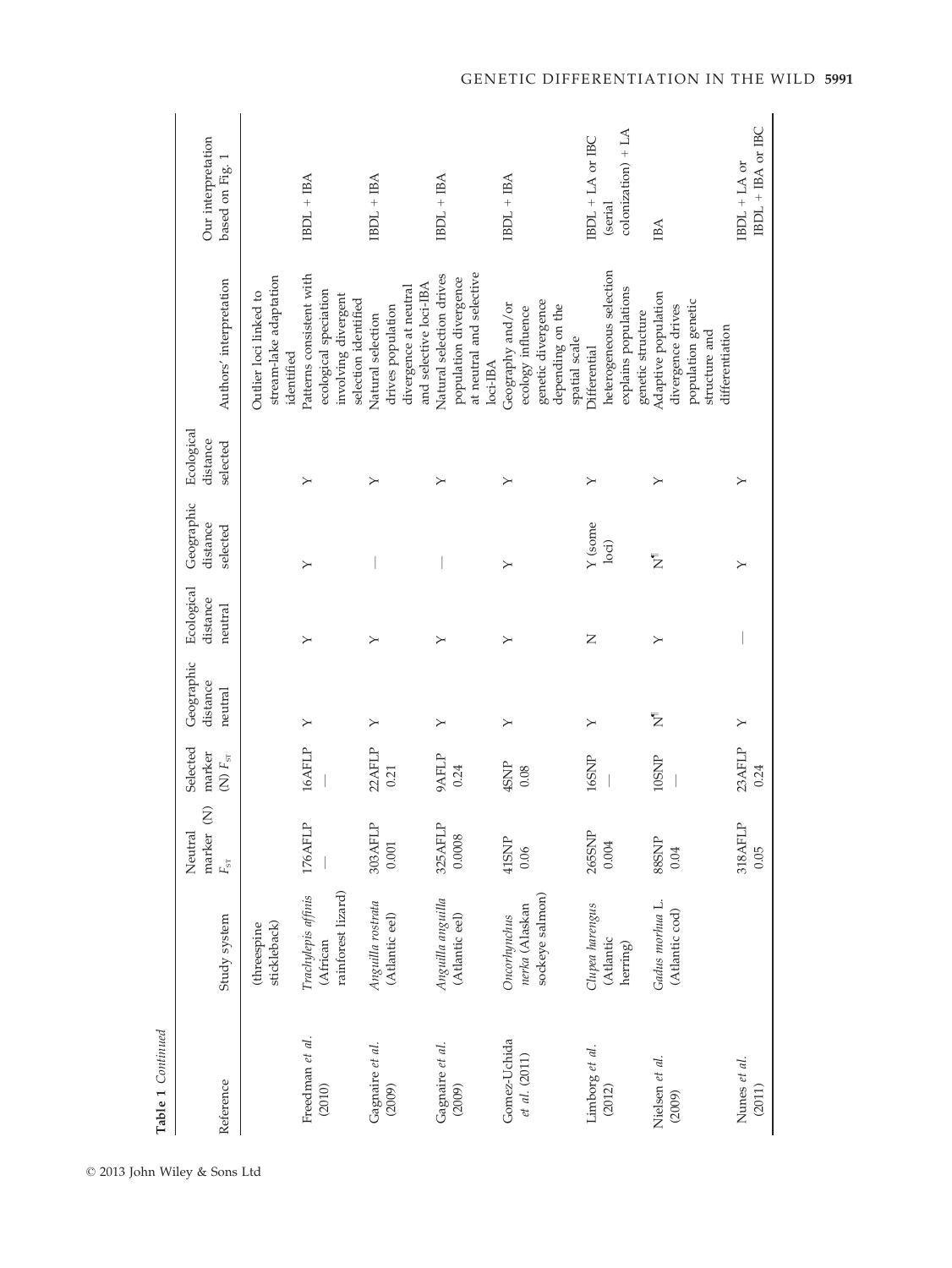| Our interpretation<br>based on Fig. 1              | (serial colonization)<br>$+ LA\ddagger$                            | IBA                                                                                                           | IBA                                                                                                                 | IBA                                                                    | IBC + LA or $M$                                              | $IBDL + IBA$                                 | $coloration + LA$<br>IBDL + LA or IBC<br>(serial                                                                 |               |
|----------------------------------------------------|--------------------------------------------------------------------|---------------------------------------------------------------------------------------------------------------|---------------------------------------------------------------------------------------------------------------------|------------------------------------------------------------------------|--------------------------------------------------------------|----------------------------------------------|------------------------------------------------------------------------------------------------------------------|---------------|
| Authors' interpretation                            | linked to environmental<br>Identification of outliers<br>variables | genomic differentiation<br>at neutral and selected<br>Host-related selection<br>drives population<br>loci-IBA | important than host plant<br>Abiotic variables are more<br>preference in driving<br>population genetic<br>structure | genomic divergence-IBA<br>Host-related adaptation<br>drives population | Differential selection at<br>Monopolization<br>genome level- | population divergence<br>Host-associated     | Divergent selection<br>proportion of the<br>interests a small<br>genome-IBA                                      |               |
| Ecological<br>distance<br>selected                 |                                                                    | $\succ$                                                                                                       | $\succ$                                                                                                             | ⋝                                                                      | ≻<br>$\succ$                                                 | $\succ$                                      | $\succ$                                                                                                          | $\succ$       |
| Geographic<br>distance<br>selected                 |                                                                    | $\overline{z}$                                                                                                |                                                                                                                     | Ż                                                                      | Z<br>$\overline{z}$                                          | 〝                                            |                                                                                                                  | $\square$     |
| Ecological<br>distance<br>neutral                  |                                                                    | ≻                                                                                                             | $\succ$                                                                                                             | ⋝                                                                      | Z<br>$\mathsf{Z}$                                            | $\succ$                                      | Z                                                                                                                | Z             |
| Geographic<br>distance<br>neutral                  |                                                                    | Z                                                                                                             | Z                                                                                                                   | $\bar{z}$                                                              | Z<br>$\mathsf{Z}$                                            |                                              | ≻                                                                                                                | $\rightarrow$ |
| Selected<br>marker<br>(N) $F_{\rm sr}$             |                                                                    | 21AFLP                                                                                                        | 9AFLP                                                                                                               | <b>5AFLP</b><br>0.22                                                   | $29\mathrm{SNP}$<br>$13$ $\mu$ sat<br>0.15<br>0.19           | <b>5AFLP</b>                                 | 15AFLP                                                                                                           |               |
| $\widehat{z}$<br>Neutral<br>marker<br>$F_{\rm sr}$ |                                                                    | 260AFLP<br>0.06                                                                                               | 27AFLP<br>0.06                                                                                                      | 456AFLP<br>0.05                                                        | 71 µsat<br><b>53SNP</b><br>0.12<br>0.12                      | 40AFLP<br>0.04                               | 291AFLP<br>0.02                                                                                                  |               |
| Study system                                       | Lacerta lepida<br>(ocellated<br>lizards)                           | bebbianae (leaf<br>Neochlamisus<br>beetles)                                                                   | Hylobius abietis L.<br>(pine weevil)                                                                                | (walking sticks)<br>Timema cristinae                                   | Daphnia magna<br>(waterflea)                                 | glabricola (holly<br>leafminer)<br>Phytomyza | Littorina saxatilis<br>(sea snail)                                                                               |               |
| Reference                                          | Invertebrates                                                      | Funk et al. (2011)                                                                                            | Manel et al.<br>(2009)                                                                                              | see also Nosil<br>et al. (2002)<br>Nosil et al.<br>(2008)              | Orsini et al.<br>Orsini et al.<br>(2013)<br>(2012)           | Hawthorne<br>Scheffer &<br>(2007)            | $(2001)$ See also<br>$Q_{\rm sr}$ - $F_{\rm sr}$ studies<br>Wilding et al.<br>Grahame et al.<br>(2006)<br>Plants |               |

Table 1 Continued

Table 1 Continued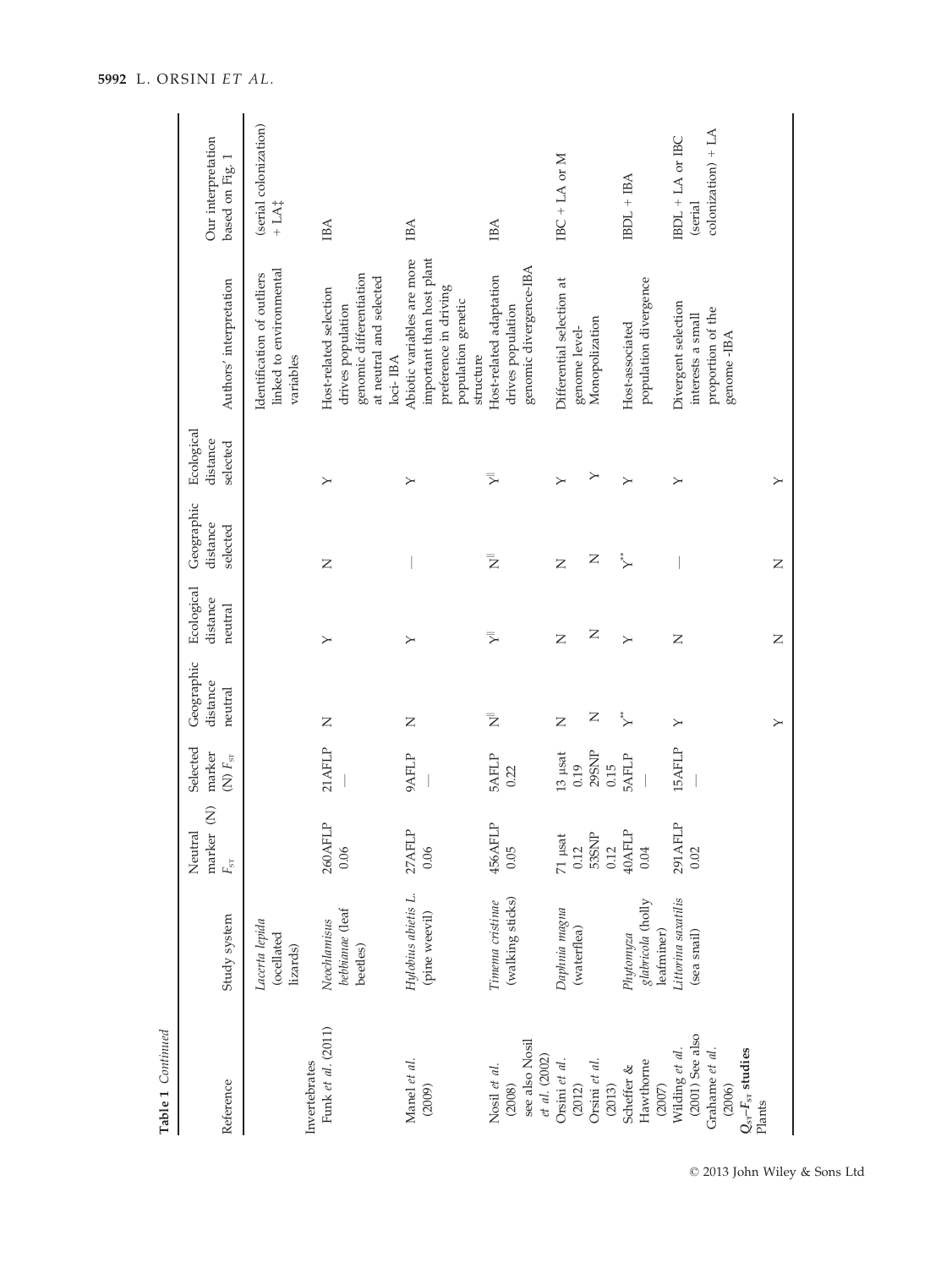| Table 1 Continued                          |                                                           |                                        |                                        |                                   |                                   |                                          |                                    |                                                                                                                                       |                                                       |
|--------------------------------------------|-----------------------------------------------------------|----------------------------------------|----------------------------------------|-----------------------------------|-----------------------------------|------------------------------------------|------------------------------------|---------------------------------------------------------------------------------------------------------------------------------------|-------------------------------------------------------|
| Reference                                  | Study system                                              | ĝ<br>Neutral<br>marker<br>$F_{\rm sr}$ | Selected<br>marker<br>(N) $F_{\rm sr}$ | Geographic<br>distance<br>neutral | Ecological<br>distance<br>neutral | Geographic<br>distance<br>selected       | Ecological<br>distance<br>selected | Authors' interpretation                                                                                                               | Our interpretation<br>based on Fig. 1                 |
| Bekessy et al.<br>(2003)                   | Araucaria araucana<br>(puzzle tree)                       | 65RAPD                                 | $2Q_{ST}$                              |                                   |                                   |                                          |                                    | Neutral markers failed<br>to detect divergence<br>in an ecologically<br>important trait                                               | $colonization) + LA$<br>IBDL $+ LA$ or IBC<br>(serial |
| Jimenez-Ambriz<br>et al. (2007)            | caerulescens<br>(plant)<br>Thlaspi                        | $5$ $\mu$ sat<br>0.15                  | 0.04<br>$4Q_{ST}$                      | Z                                 | Z                                 |                                          | $\succ$                            | Divergent selection<br>drives patterns of<br>ecotypic variation                                                                       | IBC + LA or $M$                                       |
| Steinger et al.<br>(2002)                  | (selfing annual<br>Senecio vulgaris<br>plant)             | 183AFLP<br>0.45                        | 0.39<br>$6Q_{ST}$                      | $\succ$                           | ≻                                 | $\overline{z}$                           | $\succ$                            | contributes to phenotypic<br>between populations<br>agricultural habitats<br>Divergent selection<br>from rural and<br>differentiation | $IBDL + IBA$                                          |
| Willi et al. $(2007)$                      | reptans (creeping<br>Ranunculus<br>spearwort)             | 8allozymes<br>0.09                     | 0.22<br>$8Q_{\rm ST}$                  | Z                                 | ≻                                 |                                          | ≻                                  | Genetic drift and<br>metapopulation<br>selection drive<br>structure                                                                   | IBA                                                   |
| Hangartner et al.<br>Vertebrates<br>(2012) | (moor frog)<br>Rana arvalis                               | $12$ µsat<br>0.03                      | 0.18<br>$4Q_{ST}$                      | $\succ$                           | ≻                                 | $\stackrel{\leftrightarrow}{\mathbf{Z}}$ | variables)<br>some<br>$Y$ (for     | Divergent selection drives<br>phenotypic divergence<br>along an acidification<br>among populations<br>gradient                        | $IBDL + IBA$                                          |
| Palo et al. (2003)                         | (common frog)<br>Rana temporaria                          | $8\ \mu sat$<br>0.23                   | $3Q_{ST}$<br>0.81                      | ≻                                 | ≻                                 | Ë                                        | ≻                                  | drives phenotypic trait<br>Directional selection<br>differentiation                                                                   | $IBDL + IBA$                                          |
| Saether et al.<br>(2007)                   | Gallinago media<br>(great snipe)                          | 5 µsat<br>0.03                         | 0.23<br>$6Q_{ST}$                      | $\succ$                           | $\succ$                           |                                          | $\succ$                            | Technical study on the<br>use $F_{\rm sr}$ $Q_{\rm sr}$ in<br>conservation                                                            | $IBDL + IBA$                                          |
| Saint-Laurent<br>et al. (2003)             | (rainbow smelt)<br>Osmerus mordax<br>Mitchill             | $6\ \mu sat$<br>0.02                   | 0.45<br>$5Q_{ST}$                      | $\overline{z}$                    | $\succ$                           | šš<br>Z                                  | $\succ$                            | ecotypes structure<br>Divergent natural<br>selection drives                                                                           | IBA                                                   |
| Smith et al.<br>Invertebrates<br>(2005)    | Andropadus virens<br>(little Greenbul,<br>passerine bird) | $10\,$ µsat<br>0.05                    | $5Q_{ST}$                              | Z                                 | $\succ$                           | Z                                        | $\succ$                            | Natural selection drives<br>populations genetic<br>divergence                                                                         | IBA                                                   |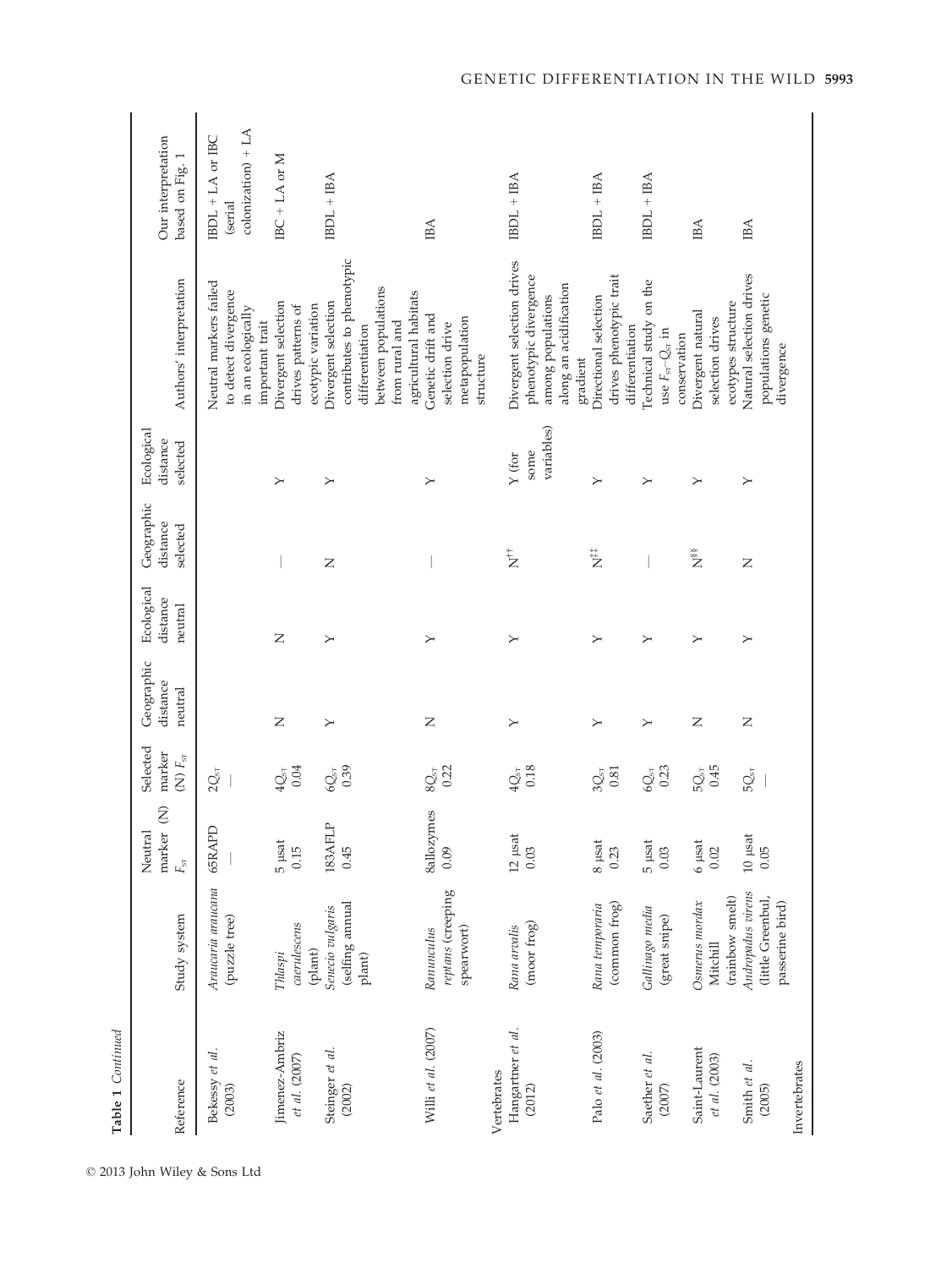| Table 1 Continued                                      |                                                                                                                                                                                                                                                                                                                                                                                                                                                                              |                                                          |                                        |                                   |                                   |                                    |                                    |                                                                                                                                                                                                                                                                                                                                                                                                                                                                                                                                                                                                                                                                                                                                                                                                                                                                                                                                                                                                                                                                                                                                                                                                                                                                                                                                                                                                                                                                                                                                                                                                                                                                                                                                                                                                                                                                                                                                                                                                                                                                                                                                                                                                                                                                                                                                                                                                                                                                                                                                                                                                                                                                                                                                                                                                                                                                                                                           |                                       |
|--------------------------------------------------------|------------------------------------------------------------------------------------------------------------------------------------------------------------------------------------------------------------------------------------------------------------------------------------------------------------------------------------------------------------------------------------------------------------------------------------------------------------------------------|----------------------------------------------------------|----------------------------------------|-----------------------------------|-----------------------------------|------------------------------------|------------------------------------|---------------------------------------------------------------------------------------------------------------------------------------------------------------------------------------------------------------------------------------------------------------------------------------------------------------------------------------------------------------------------------------------------------------------------------------------------------------------------------------------------------------------------------------------------------------------------------------------------------------------------------------------------------------------------------------------------------------------------------------------------------------------------------------------------------------------------------------------------------------------------------------------------------------------------------------------------------------------------------------------------------------------------------------------------------------------------------------------------------------------------------------------------------------------------------------------------------------------------------------------------------------------------------------------------------------------------------------------------------------------------------------------------------------------------------------------------------------------------------------------------------------------------------------------------------------------------------------------------------------------------------------------------------------------------------------------------------------------------------------------------------------------------------------------------------------------------------------------------------------------------------------------------------------------------------------------------------------------------------------------------------------------------------------------------------------------------------------------------------------------------------------------------------------------------------------------------------------------------------------------------------------------------------------------------------------------------------------------------------------------------------------------------------------------------------------------------------------------------------------------------------------------------------------------------------------------------------------------------------------------------------------------------------------------------------------------------------------------------------------------------------------------------------------------------------------------------------------------------------------------------------------------------------------------------|---------------------------------------|
| Reference                                              | Study system                                                                                                                                                                                                                                                                                                                                                                                                                                                                 | Ŝ<br>Neutral<br>marker<br>$F_{\rm sr}$                   | Selected<br>marker<br>(N) $F_{\rm sr}$ | Geographic<br>distance<br>neutral | Ecological<br>distance<br>neutral | Geographic<br>distance<br>selected | Ecological<br>distance<br>selected | Authors' interpretation                                                                                                                                                                                                                                                                                                                                                                                                                                                                                                                                                                                                                                                                                                                                                                                                                                                                                                                                                                                                                                                                                                                                                                                                                                                                                                                                                                                                                                                                                                                                                                                                                                                                                                                                                                                                                                                                                                                                                                                                                                                                                                                                                                                                                                                                                                                                                                                                                                                                                                                                                                                                                                                                                                                                                                                                                                                                                                   | Our interpretation<br>based on Fig. 1 |
| Luttikhuizen<br>et al. (2003)                          | Macoma balthica<br>(L.) (bivalve)                                                                                                                                                                                                                                                                                                                                                                                                                                            | <b>5allozymes</b><br>mtDNA<br><b>COI</b><br>0.02<br>0.01 | $1Q_{ST}$<br>0.42                      | Z<br>Z                            | Z<br>Z                            |                                    | $\succ$                            | presence of gene flow<br>Habitat divergent<br>selection drives<br>structure in the<br>population                                                                                                                                                                                                                                                                                                                                                                                                                                                                                                                                                                                                                                                                                                                                                                                                                                                                                                                                                                                                                                                                                                                                                                                                                                                                                                                                                                                                                                                                                                                                                                                                                                                                                                                                                                                                                                                                                                                                                                                                                                                                                                                                                                                                                                                                                                                                                                                                                                                                                                                                                                                                                                                                                                                                                                                                                          | $BC + LA$ or M                        |
| the populations analysed.<br>tion affected.<br>2004)]. | <sup>3</sup> The two alternative scenarios cannot be distinguished because the relationship between neutral loci and ecological distance was not calculated<br>individual loci were regressed against geographic or environmental variation (see (Nosil et al. 2009) for details on the analysis).<br>ferentiate qualitatively between TBC + LA' and monopolization; therefore, we always list both scenarios in the table.<br>the geographic signal cannot be disentangled. |                                                          |                                        |                                   |                                   |                                    |                                    | <sup>1</sup> The environmental variables analysed vary along a geographic spatial gradient. Therefore, it is not possible to disentangle the effect of geographic structure from the other envi-<br>rommental variables. However, although IBD was not directly calculated, the PCA plot of Fig. 3 (Nielsen et al. 2009) does not indicate a clear spatial pattern at neutral markers in<br>reported (i.e. scenarios as illustrated by dashed lines in Fig 1A, C), we indicate this as TBDL + LA' or TBC + LA' in the last column of the table. Note that it is impossible to dif-<br>Nalues not directly calculated by the authors. They have been extrapolated from the NJ tree constructed for neutral and selected loci separately [Fig. 3; (Campbell & Bernatchez<br>authors' interpretation in the original publication. F <sub>5</sub> values are reported for neutral loci and loci under selection when available. '-' indicates data not available. Our reinterpre-<br>Neither patterns of IBD, nor of IBA were significant when calculated across loci and separately for neutral and selected loci. The patterns were significant when values of $F_{\rm sr}$ at<br>invertebrates. The study system including common and scientific name, the number of neutral markers and markers under selection, presence (Y) or absence (N) of correlations<br>*Neutral loci and loci under selection were analysed together to test for correlation with geographic distance. The values of $F_{\rm sr}$ reported may be inflated and patterns of correla-<br>of geographic distances and ecological distances with neutral loci and loci under selection or genotypic trait values are listed. The bibliographic reference is also listed with the<br>Values not calculated by the authors. They have been extrapolated from the NJ tree constructed for neutral loci and loci under selection, separately [Fig. 4; (Bonin et al. 2006)].<br>The studies are divided in two categories: 'molecular studies', in which variation at neutral loci and loci under selection is measured, and 'Q <sub>ST</sub> -E <sub>ST</sub> studies', in which variation at<br>tation of the patterns observed according to Fig. 1 is listed in parallel to the authors' interpretation. If local adaptation has been detected but no impact on gene flow has been<br><sup>11</sup> Some Q <sub>3T</sub> show a positive correlation with geographic distance. Variation at these traits, however, is correlated with latitude. Therefore, adaptive variation at these traits and<br>neutral molecular markers and genotypic trait values (Q <sub>51</sub> ) is measured. In each category, plants and animals are listed separately, and animals are divided in vertebrates and<br>*The analysis conducted on neutral loci did not differ substantially from the combined analysis including neutral and putatively selected markers. |                                       |
|                                                        |                                                                                                                                                                                                                                                                                                                                                                                                                                                                              |                                                          |                                        |                                   |                                   |                                    |                                    | $^{44}$ Two of the three $Q_{57}$ analysed in this study do not show correlation with space. However, variation in one of the phenotypic traits covaries with a latitudinal gradient, giving a                                                                                                                                                                                                                                                                                                                                                                                                                                                                                                                                                                                                                                                                                                                                                                                                                                                                                                                                                                                                                                                                                                                                                                                                                                                                                                                                                                                                                                                                                                                                                                                                                                                                                                                                                                                                                                                                                                                                                                                                                                                                                                                                                                                                                                                                                                                                                                                                                                                                                                                                                                                                                                                                                                                            |                                       |

positive IBD as reported in the original study (Palo *et al.* 2003). Variation in the morphological traits and latitude covaries, therefore, environmental and spatial signal cannot be disentangled. positive IBD as reported in the original study (Palo et al. 2003). Variation in the morphological traits and latitude covaries, therefore, environmental and spatial signal cannot be disentangled.

<sup>88</sup>This correlation was not explicitly measured by the authors. §§This correlation was not explicitly measured by the authors.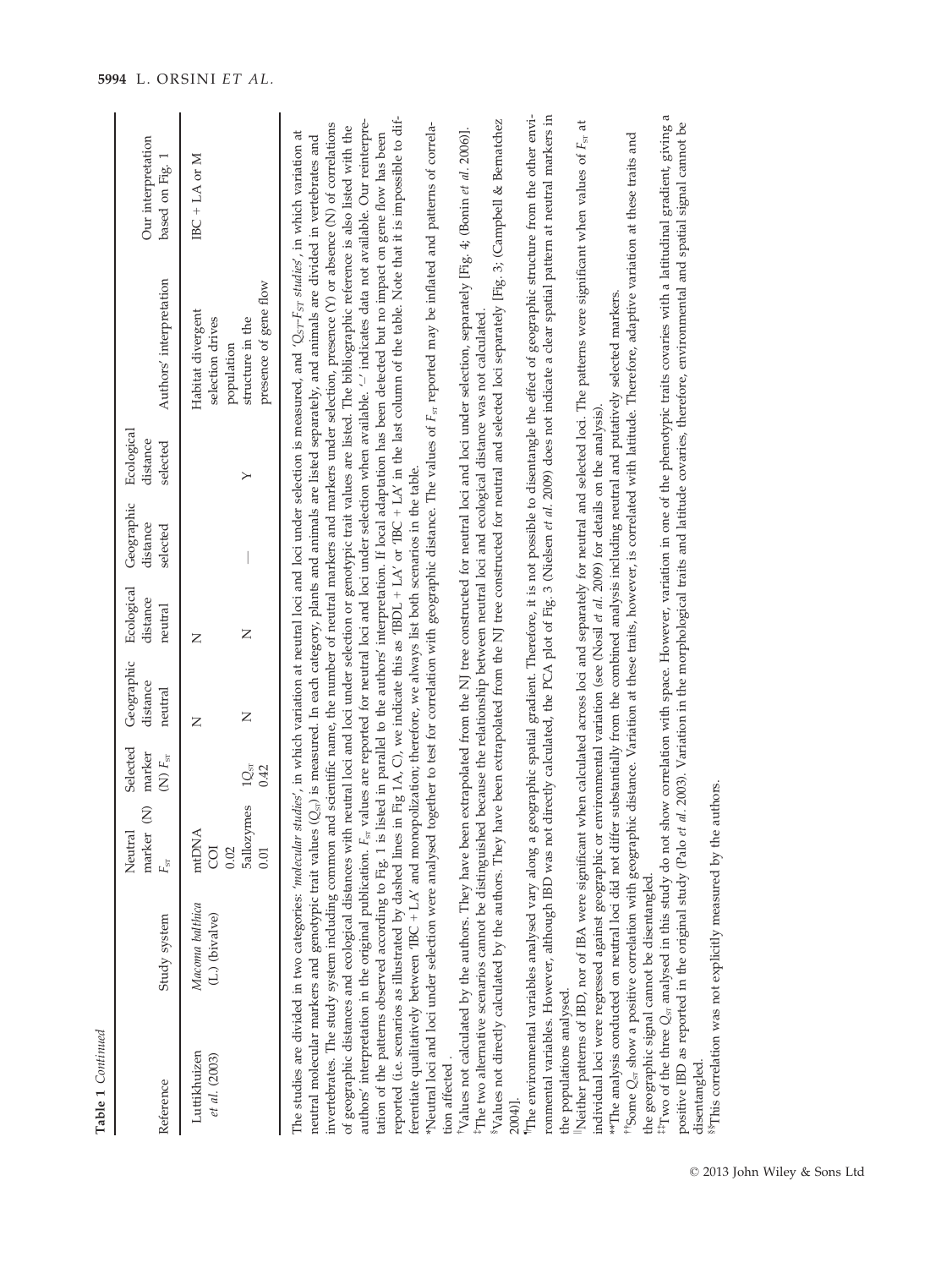of IBD (caused by IBDL or serial colonization, SC, a special case of IBC) or from random patterns of genetic variation in the landscape caused by IBC (other than serial colonization). A pattern of IBD (left panels, Fig. 2B) remains unchanged if gene flow among habitats in the landscape is structured by space (IBDL) or if gene flow is overall reduced (monopolization). Conversely, if gene flow is structured by the environment (IBA), a pattern of IBD evolves into a pattern of IBE. A random pattern of genetic variation in the landscape (right panels, Fig. 2B) can evolve into a pattern of IBD, IBE or remain unchanged. If gene flow is structured by space, random patterns of genetic variation evolve into a pattern of IBD. If gene flow is structured by local adaptation to environmental conditions, a random pattern evolves into a pattern of IBE. Finally, if gene flow is overall reduced because of local adaptation fuelled by standing genetic variation in the local population (monopolization), the random pattern of genetic variation in the landscape is reinforced.

## Combined scenarios

In real landscapes, genetic variation can be structured by a combination of the processes described above. The patterns resulting from combined scenarios involving pairwise combinations of IBDL, IBA and IBC differ from the ones of single scenarios only when IBDL and IBA are combined. The combination of IBC with IBDL and IBC with IBA results in patterns similar to the ones observed for IBDL and IBA, respectively. However, genetic variation at neutral loci is expected to be higher and the patterns weaker in the combined scenarios than in pure scenarios. Patterns generated by the combined impact of IBDL and IBA lead to correlations between neutral and adaptive genetic variations with both geographic and ecological distances for all loci (Fig. 1D). In addition, a correlation between genotypic trait values and ecological distance is expected. Under the assumption of no correlation between ecological and geographic distances, the correlation between genotypic trait values and geographic distance is expected to be absent or weak. The lack of correlation with geographic distance can be stronger for quantitative traits than for loci under selection, because different combinations of loci can lead to the same genotypic trait value. Patterns for other combined scenarios are not shown because the resulting patterns do not differ from the ones of single scenarios, except that they are expected to be weaker.

#### Literature review

In an effort to establish how often the predicted patterns caused by IBDL, IBA or IBC can be observed in natural landscapes, we reviewed a representative number of studies published in the last decade. We focused on the recent literature (last decade) because most of the older studies are limited to the analysis of neutral variation measured with a handful of markers and often do not report any information on neutral variation in relation to environmental gradients. We searched PubMed (NCBI, http://www.ncbi.nlm.nih.gov/) and Web of Science (WOS, http://sub3.webofknowledge. com/) using single keywords as well as a combination of keywords. Our choice of single keywords was: IBD, IBA and monopolization. We also used the following combinations of keywords: (i) genome scans + selection, (ii) population genomics or ecological genomics + selection, (iii) ecology + genetic divergence and (iv)  $Q_{ST} - F_{ST}$ . Searches (1) and (2) allowed to identify studies analysing both neutral and adaptive variations in natural populations. Search (3) aimed at identifying studies in which selection among populations is investigated as the main driver of ecological divergence. Search (4) identified studies with parallel analyses of neutral variation as measured at genetic markers and genotypic trait values. Our aim was to select a representative number of studies that carried out analyses for both neutral loci and loci under selection or ecologically relevant traits and that considered both geographic and environmental gradients. Both aspects (neutral + nonneutral and geographic + ecological gradients) are key to our analysis, and this strongly limited the number of studies that could be reassessed following Fig. 1. We only considered studies dealing with intraspecific variation and did not consider speciation, introgression and hybridization processes. Different measures of correlation between geographic and genetic or ecological and genetic variation were accepted: Mantel test, AMOVA, logistic regression and multivariate analysis. Because of the above criteria, of 194 screened studies (147 studies conducted with genetic markers, referred as molecular studies in the following, and 47  $F_{ST}-Q_{ST}$  studies, Table 1), only 17.5% (23 molecular studies and 11  $F_{ST}$ –  $Q<sub>ST</sub>$  studies) contained enough information so that they could be reinterpreted based on the expectations presented in Fig. 1. Based on patterns of correlation between genetic variation and geographic and environmental variations (see notes to the table highlighting where we needed to derive information indirectly), we identified the most likely process or combination of processes driving population genetic differentiation.

Important aspects stand out from the reinterpretation of published studies in the light of the predicted patterns generated by IBDL, IBA, IBC and their combinations. In all studies retained from our literature search, there is evidence of local genetic adaptation and a positive correlation of loci under divergent selection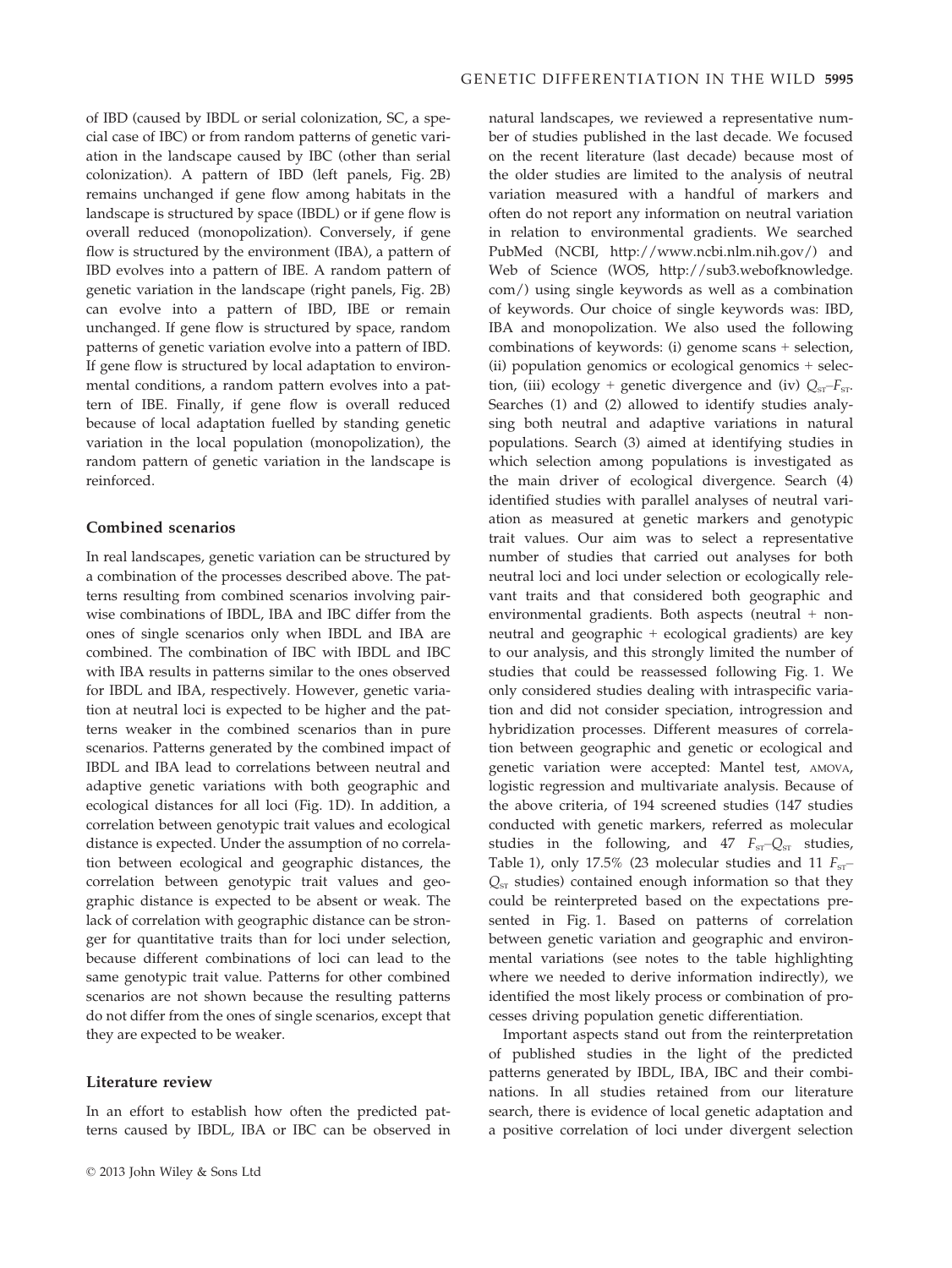or genotypic trait values with ecological distance. Hence, we did not observe patterns driven by strictly neutral processes. This may be caused by the fact that studies including both ecological and geographic gradients explicitly study strong environmental gradients promoting local genetic adaptation. Therefore, we do not exclude that purely neutral scenarios exist. Cases where genetic differentiation at neutral markers is solely associated with geographic distance are rare. Only five of 32 cases could be ascribed to IBDL or serial colonization (IBC, dotted lines in Fig. 1). In all other cases – 27 out of 32 – IBA or IBC (other than serial colonization) plays a role in determining the observed patterns. In eight of these 27 studies, IBA was identified unambiguously as the underlying process; in 11 of the 27 studies, a combination of IBDL and IBA was identified as driver of the observed patterns, whereas in seven of the 27 studies, IBC was the identified underlying process. In the latter studies, IBC (other than serial colonization) can be ascribed either to ecological priority effects or monopolization. Only for one of the studies, we could not unambiguously pinpoint to one process and identified IBA or IBC as possible underlying processes driving the observed patterns. Overall, IBA, either alone or in combination with IBDL, seems to be the most common process driving population genetic differentiation in natural systems, explaining the patterns of genetic variation in not less than 19 (potentially 21) of the 32 studies. The influence of dispersal limitation (IBDL) is suggested in at least 11 and potentially up to 17 studies. IBC plays a role in at least seven and potentially 13 studies. The categories of organisms analysed (plants, vertebrates and invertebrates) showed comparable statistics in terms of importance of IBDL, IBA and IBC based on our reinterpretation of the studies listed in Table 1. In all three categories, IBA explains the largest number of studies (important in >50% of the studies), whereas IBC explains at least 20% (potentially 40%) of them. There is a tendency of lower importance of IBDL in invertebrates (15–30% of the studies) compared to plants and vertebrates (30–55% of the studies). The number of studies that conform to our criteria for analysis is too low to make strong claims, but it is interesting to observe that the three categories show different trends. Combined scenarios explain the patterns observed in 37% of the studies reinterpreted according to Fig. 1. In the majority of these studies, the authors' interpretation ascribed the observed patterns to a single scenario. Our survey suggests that combined scenarios are as likely as single scenarios in explaining patterns observed in the studies analysed. The key message is therefore that there is a need for more studies that simultaneously study patterns in relation to both spatial and environmental gradients, because the majority of studies that only focus on either spatial or environmental gradients are difficult to interpret. Interpretation should be open-minded towards both neutral and selective processes, as well as towards their interaction as evidenced by IBA and monopolization.

## Concluding remarks

Patterns of genetic variation in natural landscapes are complex and difficult to predict based on a few generalizing rules. Several aspects can contribute to complicate the interpretation of patterns in nature including, among others, the spatial scale at which the study is conducted, possible interactions among environmental factors, colinearity among environmental factors and geographic variation and other confounding effects (Box 3). Although the scheme presented here does not solve all levels of complexity, we argue that both neutral and non-neutral genetic variations should be measured in relation to both spatial and environmental variations to be able to identify processes underlying observed patterns. Failing to quantify correlations of genetic variation with either space or environment limits our ability to interpret patterns in the wild and may lead to an overestimation of either neutral or adaptive processes driving population genetic differentiation. Studies performing a parallel analysis of neutral and adaptive genetic variation are still surprisingly uncommon in the current literature although higher accessibility of next-generation sequencing technologies allows the study of genome-wide variation also in nonmodel species. Even studies investigating genome-wide variation rarely asses the correlation of both neutral and non-neutral genetic variations with both space and environment. They often asses only the correlation between genetic non-neutral variation and environmental variation or, if they focus on neutral genetic variation, only assess its correlation with space. In both cases, the resulting information is insufficient to identify processes driving genetic variation in the landscape. Our literature survey indicates that only assessing the patterns of correlation between neutral variation and space leads to the correct identification of underlying processes in only 15% of the cases. Similarly, no unequivocal identification of processes can be made when one measures only variation at loci or traits under selection and environmental variation. Thus, we make a strong plea for more studies that account for the role of space as well as environment on both neutral and non-neutral genetic variations, as only this combined analysis allows to disentangle complex processes in natural systems. Based on this integrated approach, we show that dispersal limitation, local adaptation and colonization history are all important factors determining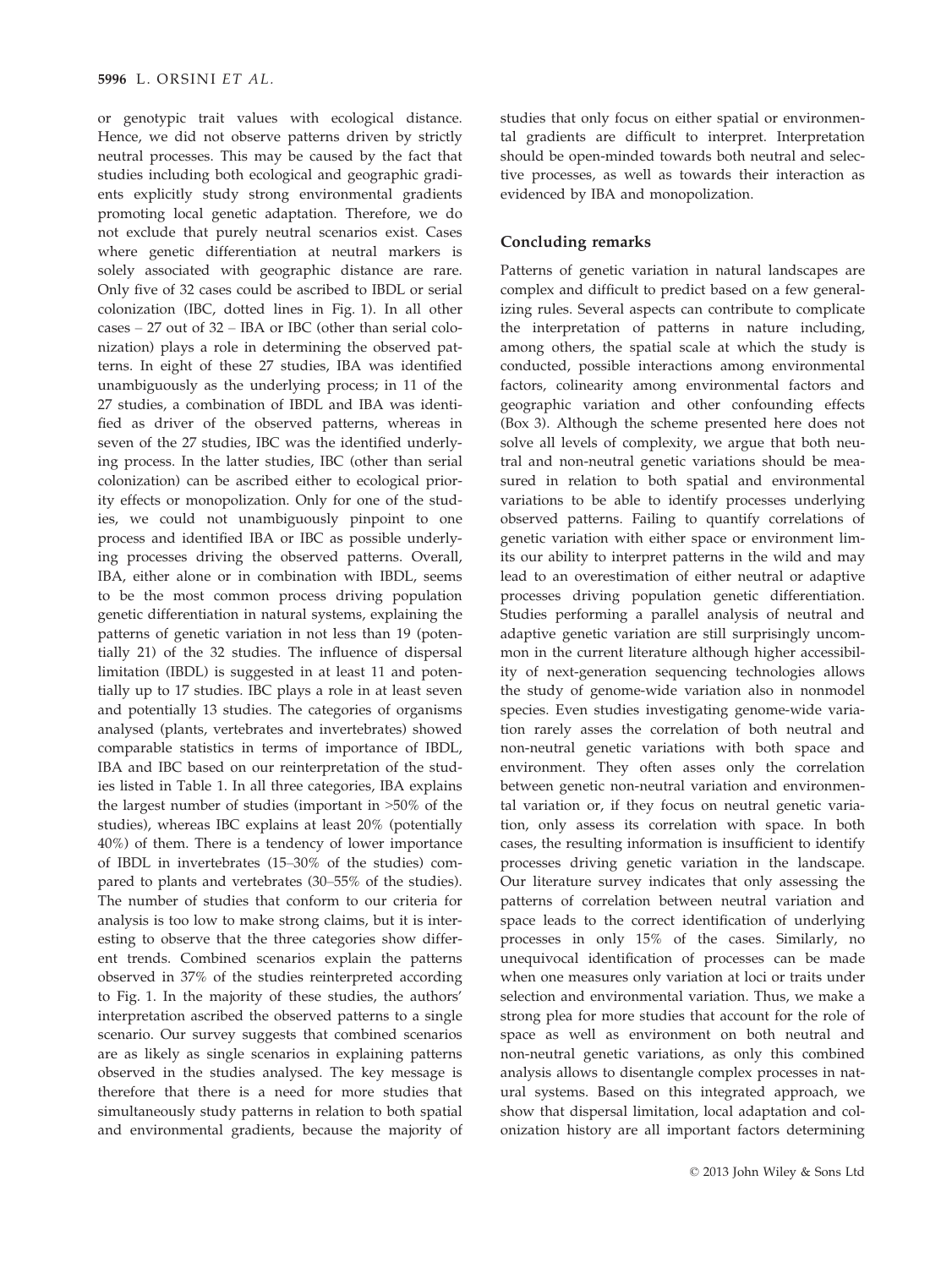population genetic structure in natural landscapes, both at neutral and non-neutral genetic variations.

An additional important aspect we want to address is to take an encompassing view in characterizing the environment. Many studies analyse the environment by focusing on single environmental gradients, which result in a one-dimensional niche axis. Whereas this approach can be powerful when one wants to link phenotypic and/or genotypic variation underlying a specific environmental gradient, it is insufficient when one wants to assess the effect of complex environments on genetic variation. A multivariate approach is a powerful method to assess the role of space, environment and their interaction and to analyse in parallel the role of several environmental gradients driving population genetic variation. This approach, now established in community ecology, can be successfully applied in population genetics (as shown in Legendre & Fortin 2010; Manel et al. 2010b; Orsini et al. 2013). We therefore make a strong plea for an increased integration of ecology and population genetics both conceptually and methodologically.

#### Acknowledgements

This research was financially supported by KU Leuven Research Fund grants GOA/2008/6, PF/2010/7 and FWO project G.0468.10. This work is part of the STRESSFLEA project of the European Science Foundation EUROCORES Programme EuroEEFG. The funders had no role in study design, data collection and analysis, decision to publish or preparation of the manuscript.

#### References

- Adnadevic T, Bugarski-Stanojevic V, Blagojevic J, Stamenkovic G, Vujosevic M (2012) Genetic differentiation in populations of the yellow-necked mouse, Apodemus flavicollis, harbouring B chromosomes in different frequencies. Population Ecology, 54, 537–548.
- Beisner BE, Peres-Neto PR, Lindstrom ES, Barnett A, Longhi ML (2006) The role of environmental and spatial processes in structuring lake communities from bacteria to fish. Ecology, 87, 2985–2991.
- Bekessy SA, Ennos RA, Burgman MA, Newton AC, Ades PK (2003) Neutral DNA markers fail to detect genetic divergence in an ecologically important trait. Biological Conservation, 110, 267–275.
- Bernatchez L, Renaut S, Whiteley AR et al. (2010) On the origin of species: insights from the ecological genomics of lake whitefish. Philosophical Transactions of the Royal Society of London. Series B, Biological sciences, 365, 1783–1800.
- Bohonak AJ (1999) Gene flow, and population structure. The Quarterly Review of Biology, 74, 21–45.
- Bohonak AJ (2002) IBD (Isolation By Distance): a program for analyses of isolation by distance. Journal of Heredity, 93, 153–154.
- Bohonak AJ, Jenkins DG (2003) Ecological and evolutionary significance of dispersal by freshwater invertebrates. Ecology Letters, 6, 783–796.
- Boileau MG, Hebert PDN, Schwartz SS (1992) Non-equilibrium gene frequency divergence: persistent founder effects in natural populations. Journal of Evolutionary Biology, 5, 25–39.
- Bonin A, Taberlet P, Miaud C, Pompanon F (2006) Explorative genome scan to detect candidate loci for adaptation along a gradient of altitude in the common frog (Rana temporaria). Molecular Biology and Evolution, 23, 773–783.
- Borcard D, Legendre P (2002) All-scale spatial analysis of ecological data by means of principal coordinates of neighbour matrices. Ecological Modelling, 153, 51–68.
- Borcard D, Legendre P, Drapeau P (1992) Partialling out the spatial component of ecological variation. Ecology Letters, 73, 1045–1055.
- Borcard D, Gillet F, Legendre P (2011) Numerical Ecology wit R. Springer, Dordrecht, London, Heidelberg, New York.
- Bourret V, Kent MP, Primmer CR et al. (2013) SNP-array reveals genome-wide patterns of geographical and potential adaptive divergence across the natural range of Atlantic salmon (Salmo salar). Molecular Ecology, 22, 532–551.
- Campbell D, Bernatchez L (2004) Generic scan using AFLP markers as a means to assess the role of directional selection in the divergence of sympatric whitefish ecotypes. Molecular Biology and Evolution, 21, 945–956.
- Clegg SM, Phillimore AB (2010) The influence of gene flow and drift on genetic and phenotypic divergence in two species of Zosterops in Vanuatu. Philosophical Transactions of the Royal Society of London. Series B, Biological sciences, 365, 1077–1092.
- De Bie T, De Meester L, Brendonck L et al. (2012) Body size and dispersal mode as key traits determining metacommunity structure of aquatic organisms. Ecology Letters, 15, 740–747.
- De Meester L, Gomez A, Okamura B, Schwenk K (2002) The monopolization hypothesis and the dispersal-gene flow paradox in aquatic organisms. Acta Oecologica, 23, 121–135.
- Deagle BE, Jones FC, Chan YF et al. (2012) Population genomics of parallel phenotypic evolution in stickleback across stream-lake ecological transitions. Proceedings. Biological Sciences, 279, 1277–1286.
- Declerck S, Vandekerkhove J, Johansson L et al. (2005) Multigroup biodiversity in shallow lakes along gradients of phosphorus and water plant cover. Ecology, 86, 1905–1915.
- Declerck SAJ, Coronel JS, Legendre P, Brendonck L (2011) Scale dependency of processes structuring metacommunities of cladocerans in temporary pools of High-Andes wetlands. Ecography, 34, 296–305.
- DeGiorgio M, Jakobsson M, Rosenberg NA (2009) Out of Africa: modern human origins special feature: explaining worldwide patterns of human genetic variation using a coalescent-based serial founder model of migration outward from Africa. Proceedings of the National Academy of Sciences, USA, 106, 16057–16062.
- Diniz-Filho JAF, Telles MPC, Bonatto S et al. (2008) Mapping the evolutionary twilight zone: molecular markers, populations and geography. Journal of Biogeography, 35, 753–763.
- Dormann CF (2009) Response to Comment on "Methods to account for spatial autocorrelation in the analysis of species distributional data: a review". Ecography, 32, 379–381.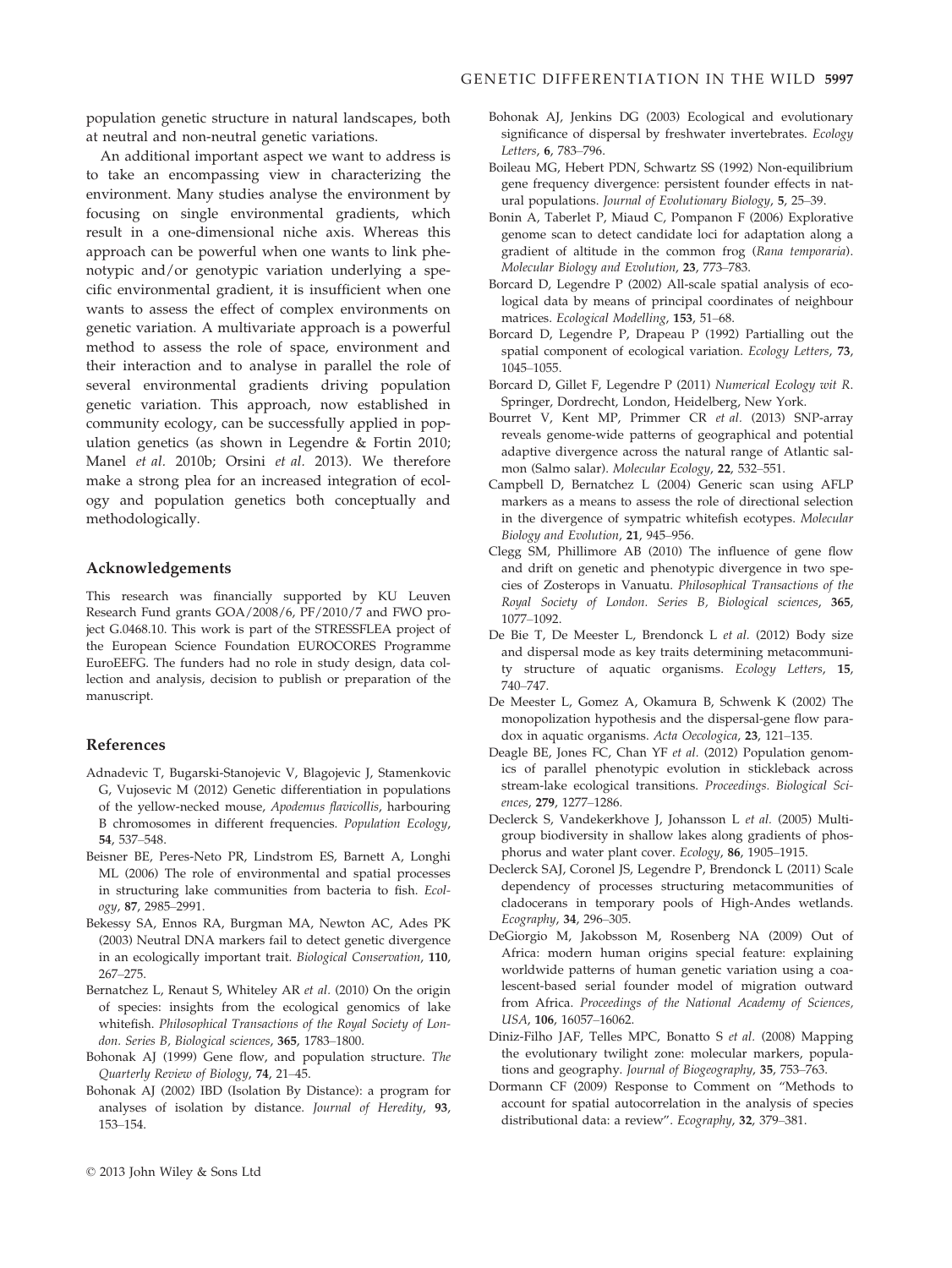- Dormann CF, McPherson JM, Araujo MB et al. (2007) Methods to account for spatial autocorrelation in the analysis of species distributional data: a review. Ecography, 30, 609–628.
- Dray S, Legendre P, Peres-Neto PR (2006) Spatial modelling: a comprehensive framework for principal coordinate analysis of neighbour matrices (PCNM). Ecological Modelling, 196, 483–493.
- Ellner SP, Geber MA, Hairston NG (2011) Does rapid evolution matter? Measuring the rate of contemporary evolution and its impacts on ecological dynamics. Ecology Letters, 14, 603–614.
- Freedman AH, Thomassen HA, Buermann W, Smith TB (2010) Genomic signals of diversification along ecological gradients in a tropical lizard. Molecular Ecology, 19, 3773–3788.
- Freeland JR, Biss P, Conrad KF, Silvertown J (2010) Selection pressures have caused genome-wide population differentiation of Anthoxanthum odoratum despite the potential for high gene flow. Journal of Evolutionary Biology, 23, 776–782.
- Funk DJ, Egan SP, Nosil P (2011) Isolation by adaptation in Neochlamisus leaf beetles: host-related selection promotes neutral genomic divergence. Molecular Ecology, 20, 4671–4682.
- Gagnaire PA, Albert V, Jonsson B, Bernatchez L (2009) Natural selection influences AFLP intraspecific genetic variability and introgression patterns in Atlantic eels. Molecular Ecology, 18, 1678–1691.
- Gomez-Uchida D, Seeb JE, Smith MJ et al. (2011) Single nucleotide polymorphisms unravel hierarchical divergence and signatures of selection among Alaskan sockeye salmon (Oncorhynchus nerka) populations. BMC Evolutionary Biology, 11, 48.
- Grahame JW, Wilding CS, Butlin RK (2006) Adaptation to a steep environmental gradient and an associated barrier to gene exchange in Littorina saxatilis. Evolution, 60, 268–278.
- Hangartner S, Laurila A, Rasanen K (2012) Adaptive divergence in moor frog (Rana arvalis) populations along an acidification gradient: inferences from Q(st) -F(st) correlations. Evolution, 66, 867–881.
- Hendry AP, Kinnison MT (2001) An introduction to microevolution: rate, pattern, process. Genetica, 112–113, 1–8.
- Henn BM, Cavalli-Sforza LL, Feldman MW (2012) The great human expansion. Proceedings of the National Academy of Sciences, USA, 109, 17758–17764.
- Herrera CM, Bazaga P (2008) Population-genomic approach reveals adaptive floral divergence in discrete populations of a hawk moth-pollinated violet. Molecular Ecology, 17, 5378– 5390.
- Hutchinson WF, Templeton AR (1999) Correlation of pairwise genetic and geographic distance measures: inferring the relative influences of gene flow and drift on the distribution of genetic variability. Evolution, 53, 1898–1914.
- Jimenez-Ambriz G, Petit C, Bourrie I et al. (2007) Life history variation in the heavy metal tolerant plant Thlaspi caerulescens growing in a network of contaminated and noncontaminated sites in southern France: role of gene flow, selection and phenotypic plasticity. New Phytologist, 173, 199–215.
- Legendre P, Fortin MJ (2010) Comparison of the Mantel test and alternative approaches for detecting complex multivariate relationships in the spatial analysis of genetic data. Molecular Ecology Resources, 10, 831–844.
- Legendre P, Legendre L (2012) Numerical Ecology. Elsevier, Montreal, Quebec.
- Limborg MT, Helyar SJ, De Bruyn M et al. (2012) Environmental selection on transcriptome-derived SNPs in a high gene flow marine fish, the Atlantic herring (Clupea harengus). Molecular Ecology, 21, 3686–3703.
- Luttikhuizen PC, Drent J, van Delden W, Piersma T (2003) Spatially structured genetic variation in a broadcast spawning bivalve: quantitative vs. molecular traits. Journal of Evolutionary Biology, 16, 260–272.
- Manel S, Conord C, Despres L (2009) Genome scan to assess the respective role of host-plant and environmental constraints on the adaptation of a widespread insect. BMC Evolutionary Biology, 9, 288.
- Manel S, Joost S, Epperson BK et al. (2010a) Perspectives on the use of landscape genetics to detect genetic adaptive variation in the field. Molecular Ecology, 19, 3760–3772.
- Manel S, Poncet BN, Legendre P, Gugerli F, Holderegger R (2010b) Common factors drive adaptive genetic variation at different spatial scales in Arabis alpina. Molecular Ecology, 19, 3824–3835.
- Mantel N (1967) The detection of disease clustering and a generalized regression approach. Cancer Research, 27, 209–220.
- Nielsen EE, Hemmer-Hansen J, Poulsen NA et al. (2009) Genomic signatures of local directional selection in a high gene flow marine organism; the Atlantic cod (Gadus morhua). BMC Evolutionary Biology, 9, 276.
- Nosil P, Crespi BJ (2004) Does gene flow constrain adaptive divergence or vice versa? A test using ecomorphology and sexual isolation in Timema cristinae walking-sticks. Evolution, 58, 102–112.
- Nosil P, Crespi BJ, Sandoval CP (2002) Host-plant adaptation drives the parallel evolution of reproductive isolation. Nature, 417, 440–443.
- Nosil P, Vines TH, Funk DJ (2005) Perspective: reproductive isolation caused by natural selection against immigrants from divergent habitats. Evolution, 59, 705–719.
- Nosil P, Egan SP, Funk DJ (2008) Heterogeneous genomic differentiation between walking-stick ecotypes: 'isolation by adaptation' and multiple roles for divergent selection. Evolution, 62, 316–336.
- Nosil P, Funk DJ, Ortiz-Barrientos D (2009) Divergent selection and heterogeneous genomic divergence. Molecular Ecology, 18, 375–402.
- Nunes VL, Beaumont MA, Butlin RK, Paulo OS (2011) Multiple approaches to detect outliers in a genome scan for selection in ocellated lizards (Lacerta lepida) along an environmental gradient. Molecular Ecology, 20, 193–205.
- Oetjen K, Reusch TB (2007) Genome scans detect consistent divergent selection among subtidal vs. intertidal populations of the marine angiosperm Zostera marina. Molecular Ecology, 16, 5156–5167.
- Orsini L, Spanier KI, De Meester L (2012) Genomic signature of natural and anthropogenic stress in wild populations of the waterflea Daphnia magna: validation in space, time and experimental evolution. Molecular Ecology, 21, 2160–2175.
- Orsini L, Mergeay J, Vanoverbeke J, De Meester L (2013) The role of selection in driving landscape genomic structure of the waterflea Daphnia magna. Molecular Ecology, 22, 583–601.